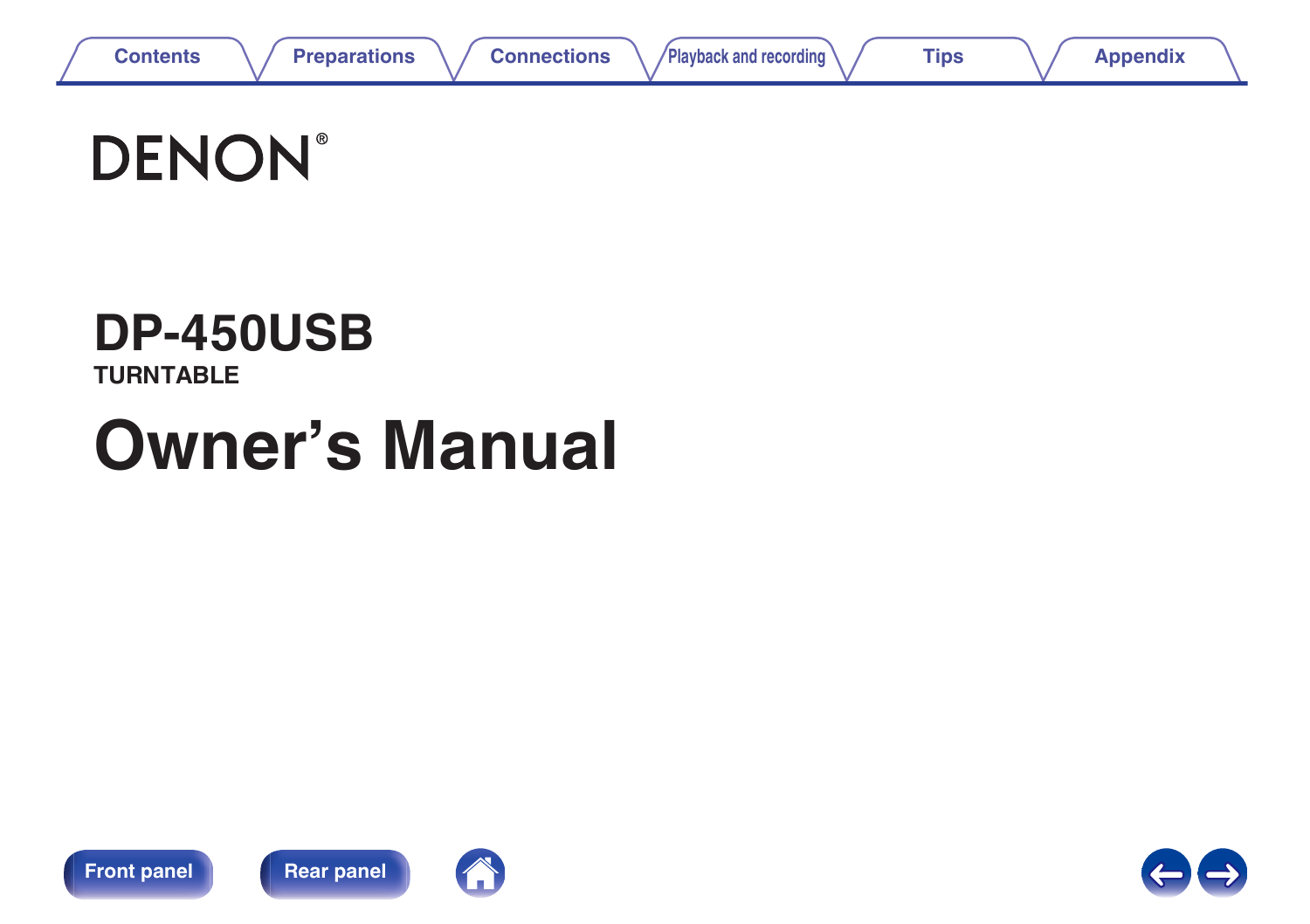

<span id="page-1-0"></span>

| <b>Accessories</b>              |    |
|---------------------------------|----|
| <b>Features</b>                 | 5  |
| <b>Part names and functions</b> |    |
| Front panel                     |    |
| Rear panel                      | 10 |

## **Preparations**

| Assembly                               | 12 |
|----------------------------------------|----|
| Mounting the turntable                 | 13 |
| Mounting the counterweight             | 14 |
| Mounting the head shell with cartridge | 14 |
| Attaching the dust cover               | 15 |
| Using the dust cover as a record stand | 15 |
| <b>Adjustments</b>                     | 17 |
| Adjusting the stylus pressure          | 17 |
| Adjusting anti-skating                 | 19 |
|                                        |    |

## **Connections**

| Connecting devices that do not have a phono input |    |
|---------------------------------------------------|----|
| Connecting devices that have a phono input        | 22 |
| <b>Connecting the AC adapter</b>                  | 23 |

## **Playback and recording**

| <b>Record playback</b>                                           | 26 |
|------------------------------------------------------------------|----|
| Record playback                                                  | 26 |
| Stopping playback                                                | 28 |
| Using the automatic stop function                                | 29 |
| Recording to a USB memory device                                 | 30 |
| Recording to a USB memory device                                 | 31 |
| Installing the "MusiCut for DENON" digital file editing software | 32 |



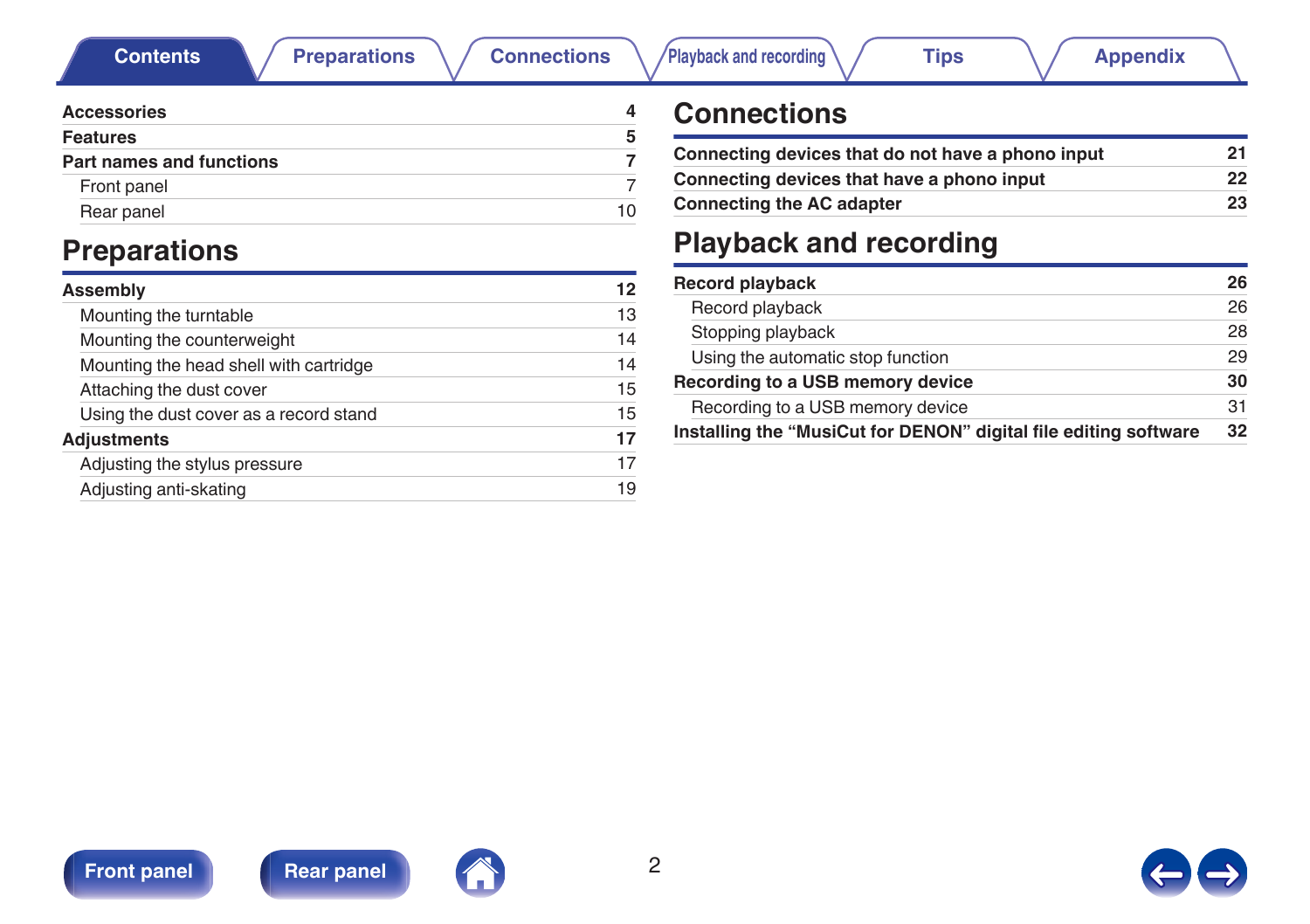



| Contents                                             | 33 |
|------------------------------------------------------|----|
| Troubleshooting                                      | 34 |
| Power does not turn on/Power is turned off           | 35 |
| The turntable does not spin                          | 35 |
| No sound comes out                                   | 36 |
| Audio skips, scratches or is distorted               | 36 |
| Howling is produced                                  | 37 |
| The tone arm stops moving halfway                    | 37 |
| Audio cannot be recorded to the USB memory device    | 38 |
| Cannot install "MusiCut for DENON" onto the computer | 38 |

## **Appendix**

| Replacing the stylus  | 39 |
|-----------------------|----|
| <b>Specifications</b> |    |



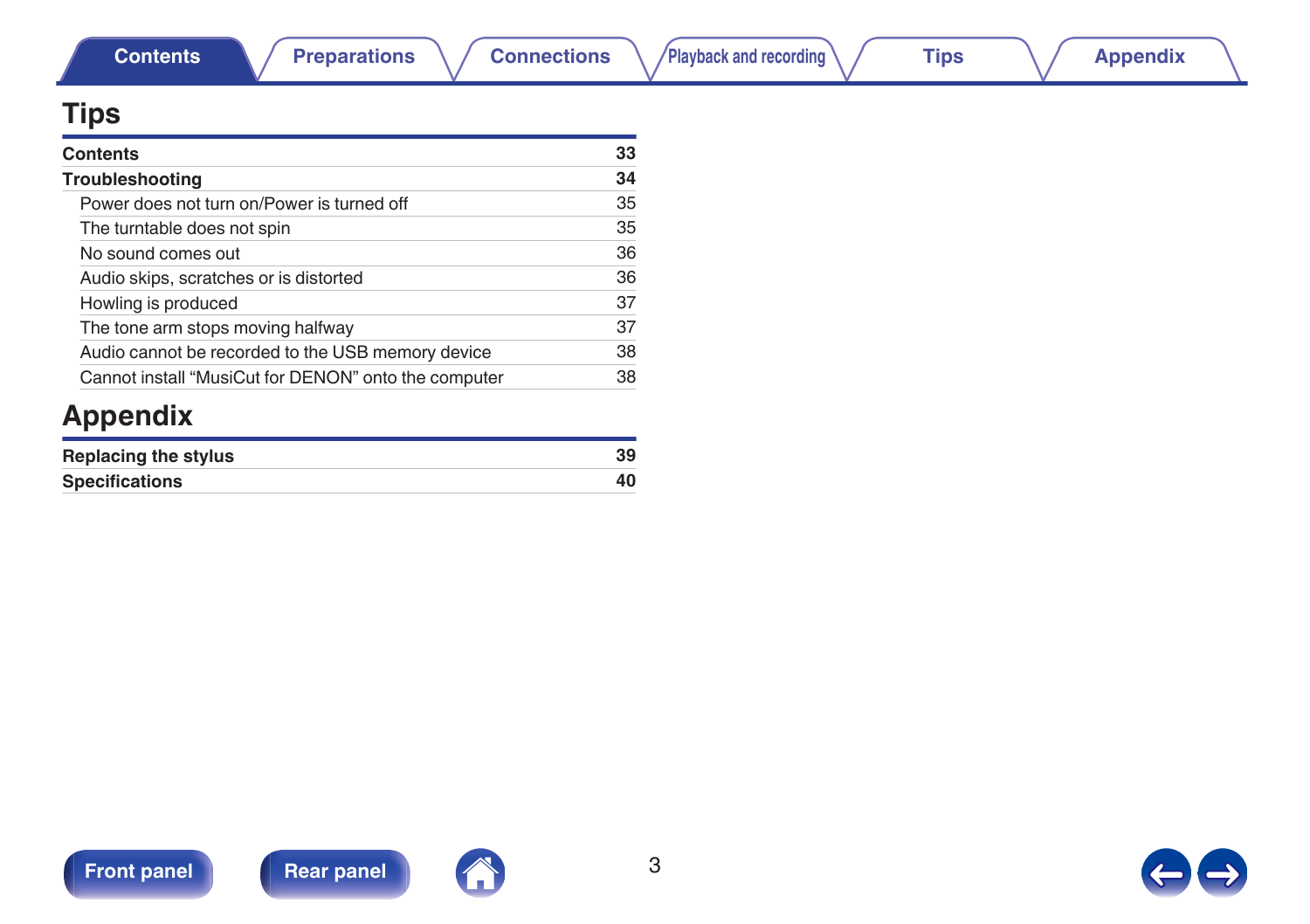<span id="page-3-0"></span>

Thank you for purchasing this Denon product. To ensure proper operation, please read this owner's manual carefully before using the product. After reading this manual, be sure to keep it for future reference.

## **Accessories**

Check that the following parts are supplied with the product.

| Quick Start Guide   | Safety Instructions       | AC adapter     | AC adapter plugs<br>(5 pieces) |
|---------------------|---------------------------|----------------|--------------------------------|
| ⊙<br>Dust cover     | Dust cover stand          | っ<br>Turntable | Turntable sheet                |
| ✅<br>45 rpm adaptor | Head shell with cartridge | Counterweight  | Audio cable                    |



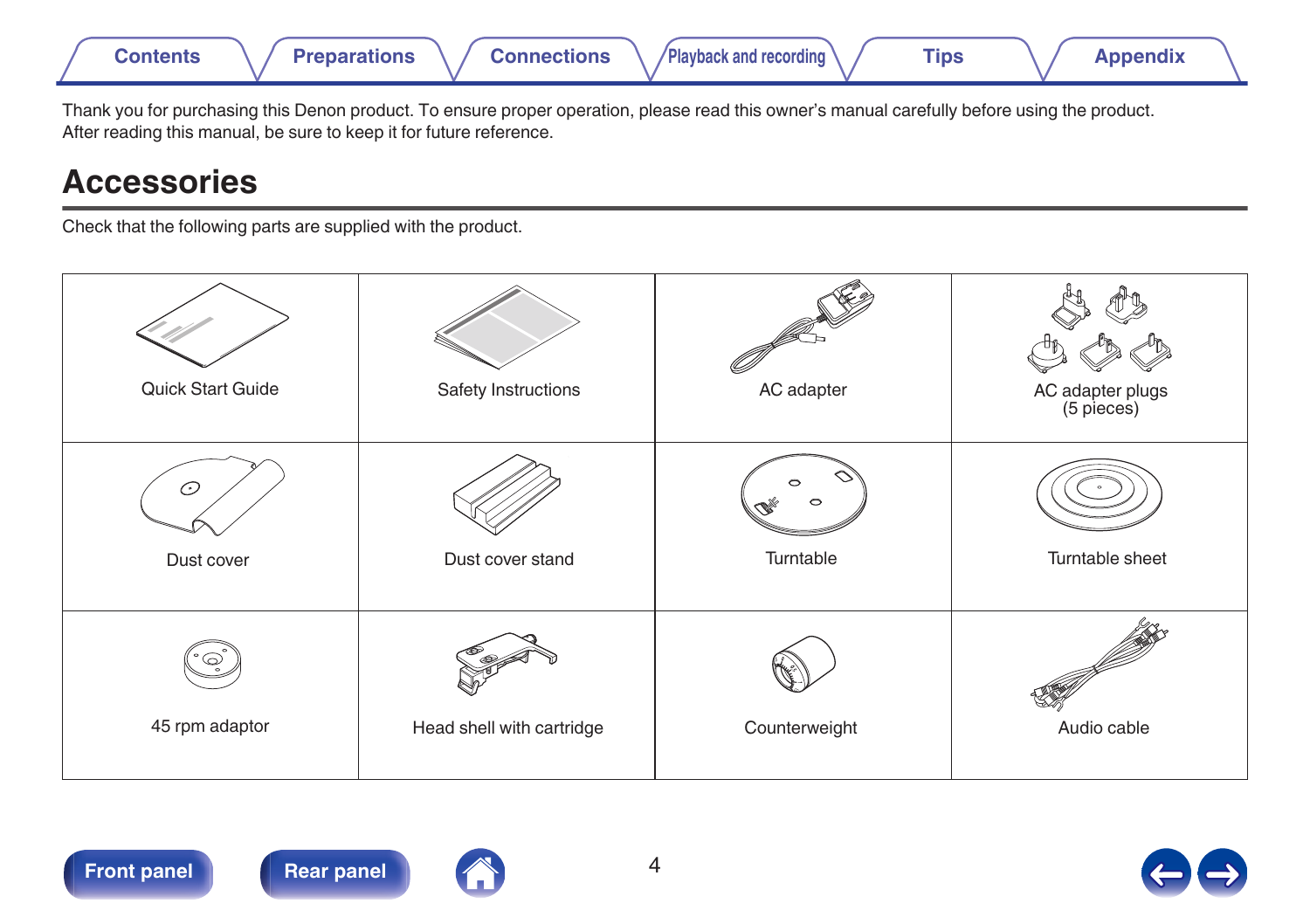<span id="page-4-0"></span>**Features**

**saving to a USB memory device**

from a USB memory device.





#### detected automatically to split up the file, track numbers can be assigned to each song and song information can be acquired from the Gracenote audio database. For access, download software from our website for use on your computer.

#### 0 **Modern design**

Much like the PMA-60, DRA-100 and other devices in our Denon Design Series, all unnecessary decoration has been eliminated for an updated minimalistic design.

- 0 **The automatic arm lifter function automatically raises the tone arm at the end of record playback**
- 0 **Stabilizing rotation control improves rotation precision** A sensor has been installed that measures the RPM to maintain a precise rotation speed.
- 0 **An MM cartridge is pre-attached to the headshell to enable immediate use without assembly**

#### 0 **Equipped with an equalizer switch to turn the built-in phono equalizer on and off**

The phono equalizer is built in to enable direct connection, even if the amplifier or mini component system does not have phono input. Use the switch to turn the equalizer off to enable connection to amplifiers with a phono input.

0 **Converting analog audio from records to digital formats and**

Analog audio can be converted to a digital format (44.1 kHz/192 kbps MP3 or 44.1 kHz/16 bit WAV) and saved to a USB memory device. This audio can then be played back on any device that supports playback

0 **Digital files saved to a USB memory device can be split up, song information acquired and file names edited using the supported**

Space in between songs (silence) can be searched for manually or

**"MusiCutTM for DENON" software (MP3 only)**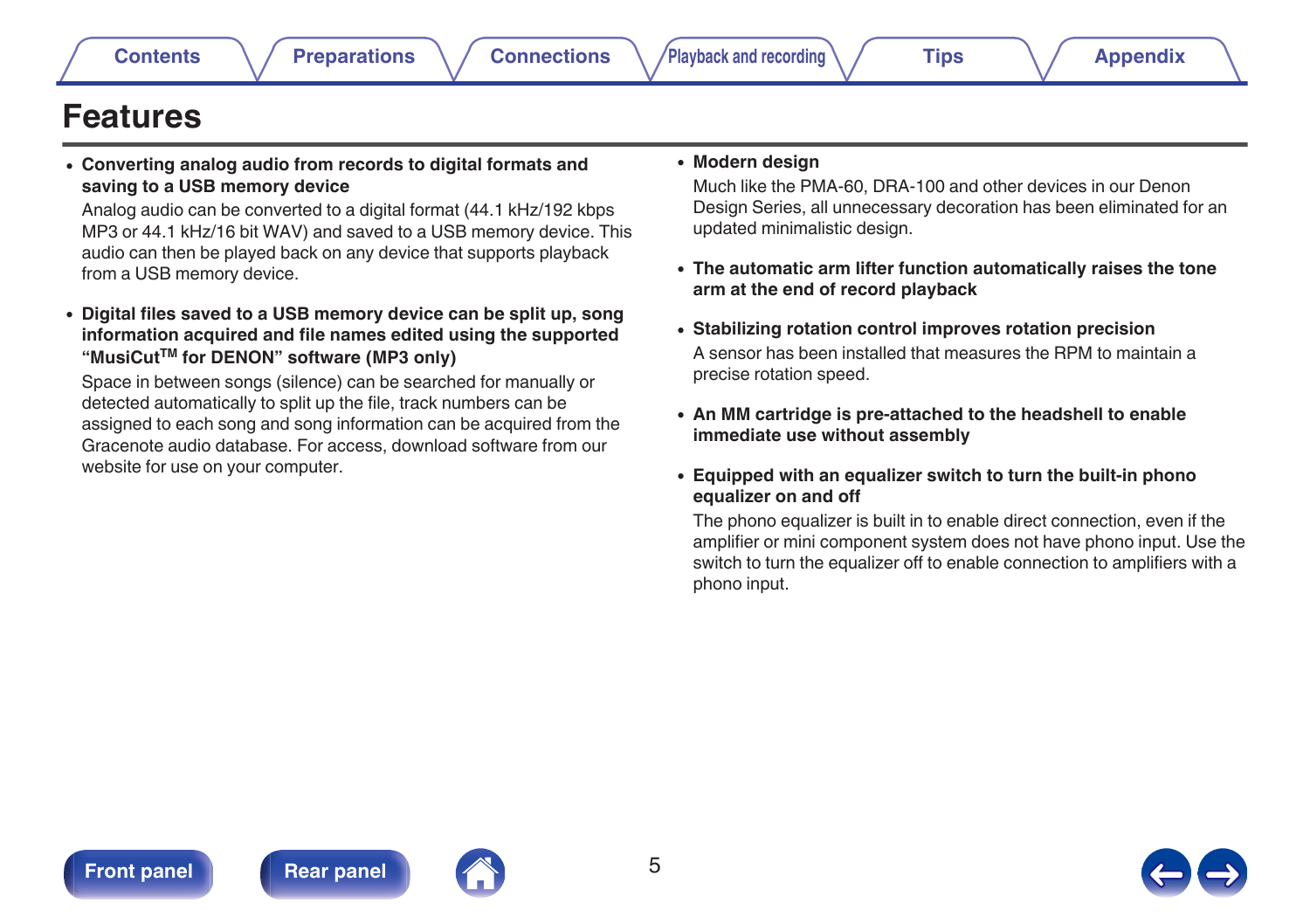0 **Equipped with a function to switch RPM between 33 1/3, 45 and 78**

Change record playback speed between 33 1/3, 45 and 78 RPM as needed. This means that both 7 inch and 12 inch record playback in all RPM formats is supported.

0 **Equipped with a dust cover that can be used as a record stand**

The included dust cover can also be set up for use as a record stand. Use it to display the sleeves of your records.





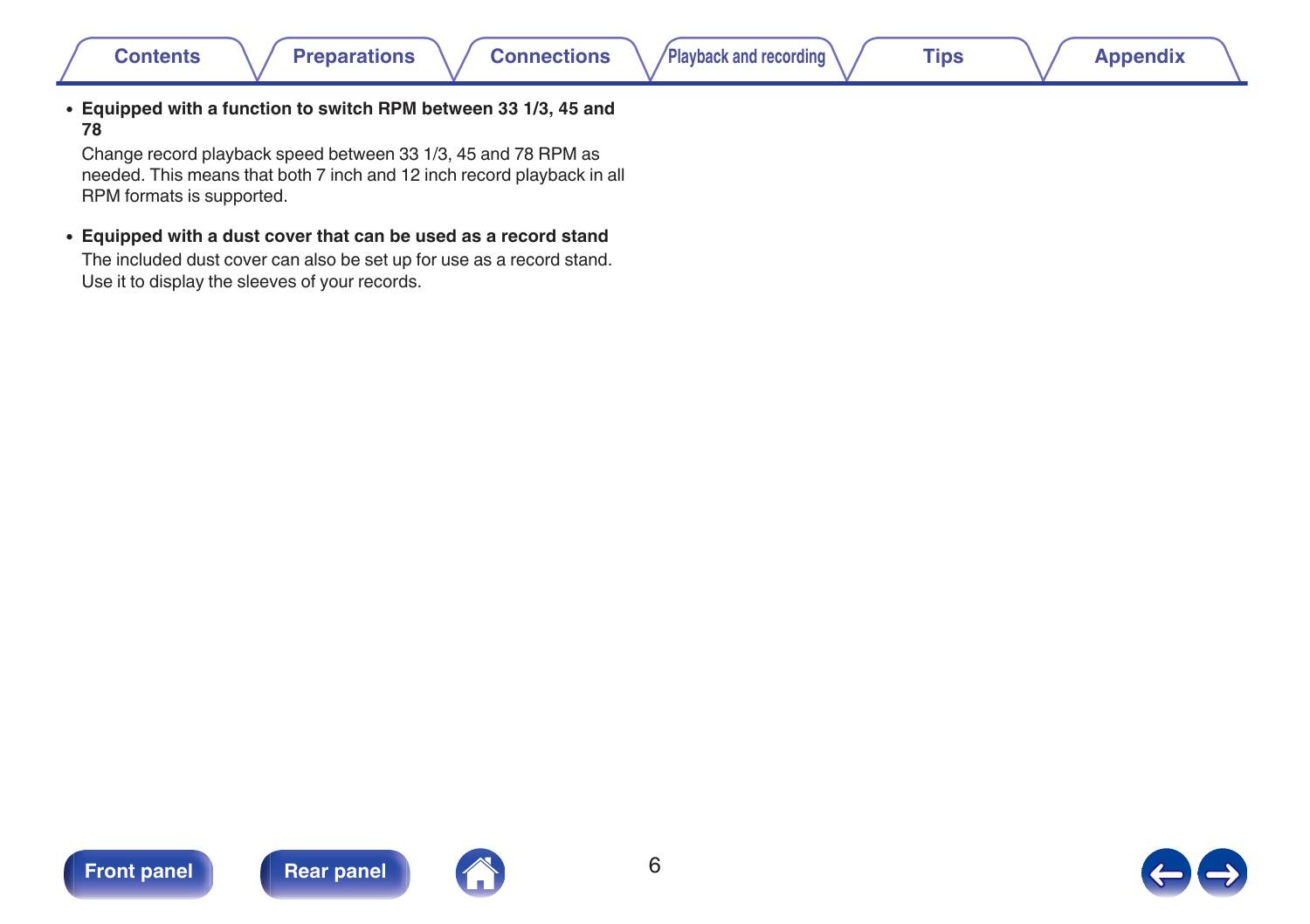<span id="page-6-0"></span>

## **Part names and functions**

**Front panel**



For details, see the next page.



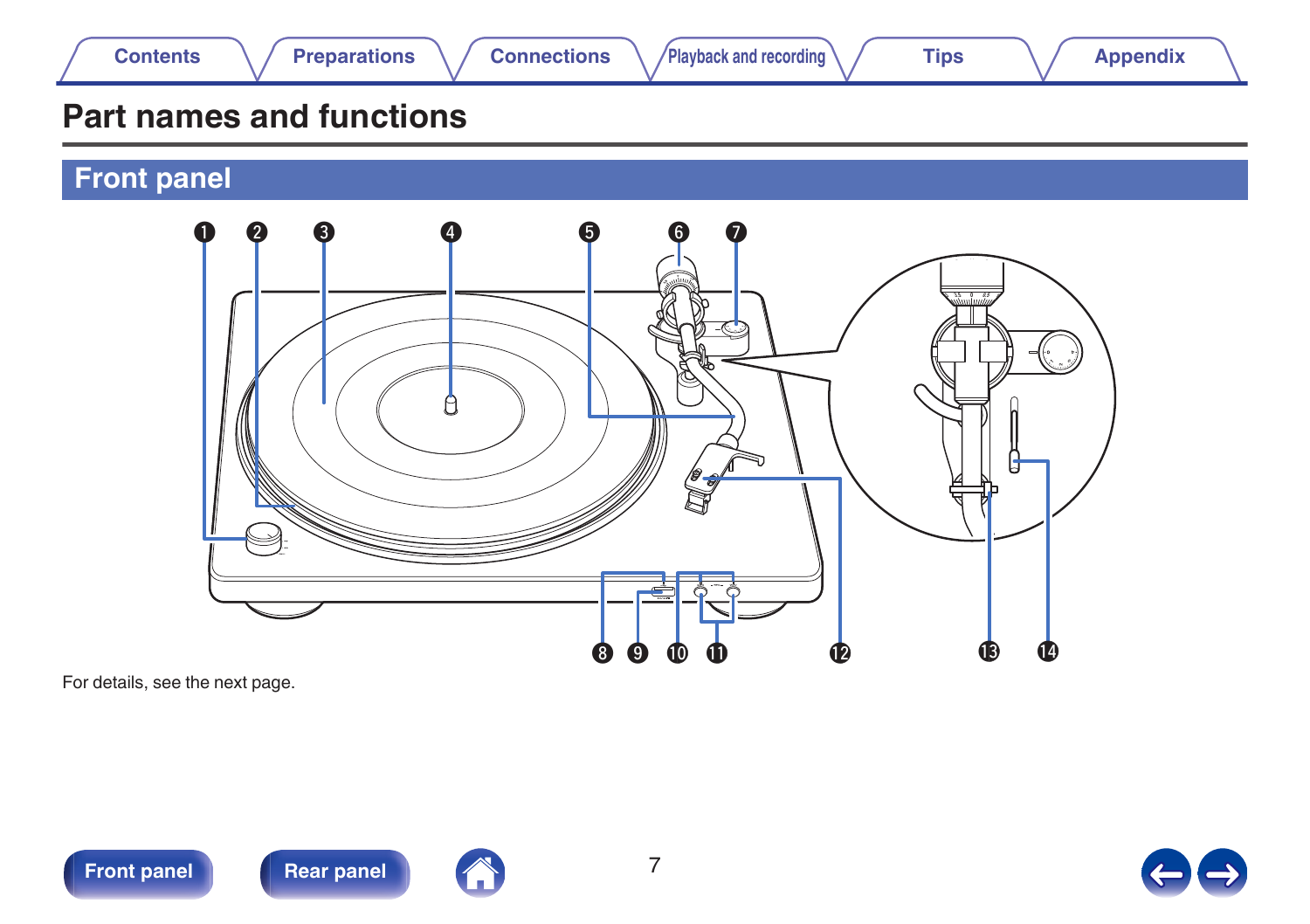### E **Tone arm**

- The counterweight is mounted on the back. ( $\sqrt{2}$  [p. 14\)](#page-13-0)
- The head shell with cartridge is attached to the tip.  $(\mathbb{Q}^2)$  [p. 14\)](#page-13-0)

#### **R** Counterweight

Attached to the back of the tone arm to adjust stylus pressure.

- ["Mounting the counterweight" \(](#page-13-0) $\sqrt{\epsilon}$  p. 14)
- ["Adjusting the stylus pressure" \(](#page-16-0) $\mathbb{Q}$  p. 17)

#### G **Anti-skating dial**

Adjusts anti-skating.  $(\sqrt{\epsilon} \cdot p. 19)$  $(\sqrt{\epsilon} \cdot p. 19)$ 

### **M** USB indicator

The following indicate the USB recording status. ( $\mathbb{Q}^2$  [p. 31\)](#page-30-0)

- 0 White light on: A USB memory device is inserted in the USB port
- 0 White light flashing: Recording to a USB memory device

### $\bigcirc$  USB port  $(\cdot \leftarrow)$

Used to insert USB memory devices.  $(\sqrt[p]{2})$  [p. 30\)](#page-29-0)

• The device can convert audio played back from analog sources to digital formats (MP3 or WAV) and save to a USB memory device. Saved audio files cannot be played back from a USB memory device.

### **[Front panel](#page-6-0) [Rear panel](#page-9-0) 8 8**







#### **[Contents](#page-1-0) [Preparations](#page-10-0) [Connections](#page-19-0) [Playback and recording](#page-24-0) [Tips](#page-32-0) [Appendix](#page-38-0)**



#### Power/rpm switch knob

Turn the power on and off and change the RPM as needed during record playback. ( $\sqrt{p}$  [p. 26\)](#page-25-0)

### B **Turntable**

Attached by mounting on the center spindle on the main unit. The belt is equipped underneath.  $(\sqrt{p^2} p. 13)$  $(\sqrt{p^2} p. 13)$ 

### **Turntable sheet**

Mounted on top of the turntable. ( $\mathbb{Q}$  [p. 13\)](#page-12-0)

### **Center spindle**

Place the turntable and records so that it comes out through the center.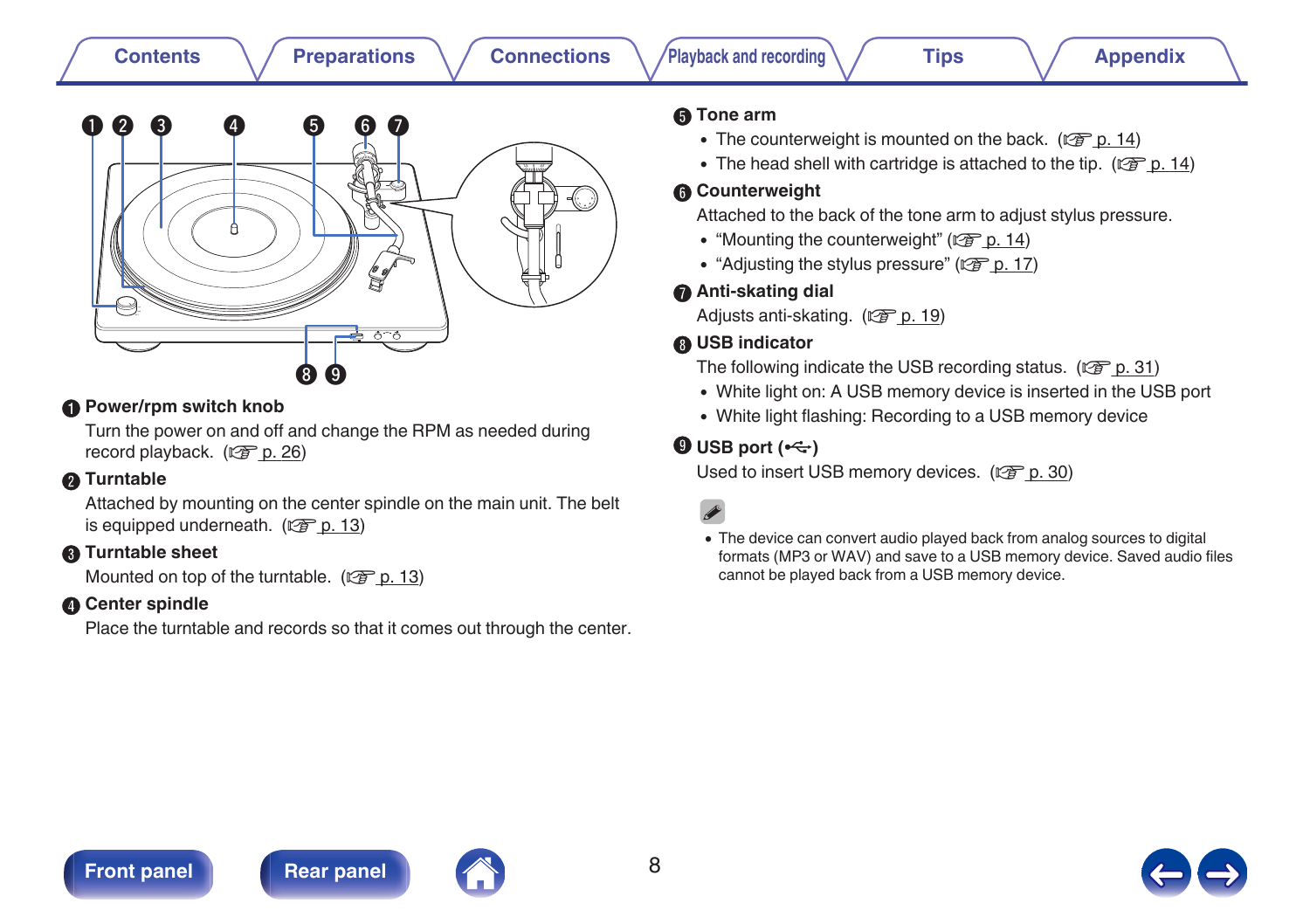| <b>Preparations</b><br><b>Contents</b> | <b>Connections</b> | Playback and recording                                                                                                                                                                                                                                                     | <b>Tips</b> | <b>Appendix</b> |
|----------------------------------------|--------------------|----------------------------------------------------------------------------------------------------------------------------------------------------------------------------------------------------------------------------------------------------------------------------|-------------|-----------------|
| a<br>WWW.                              |                    | <b>®</b> Armrest<br>Rest the tone arm here when it is not in use for record playback.<br><b>ID Lifter lever</b><br>Raises and lowers the tone arm. Lowering the lever slowly lowers the<br>tone arm to place the stylus without damaging it or the record to be<br>played. |             |                 |

#### **<sup>6</sup>** REC MP3/WAV indicators

Lights in blue after the REC MP3/WAV buttons is pressed to indicate that the device is currently recording audio to USB. ( $\mathbb{Z}$  [p. 31\)](#page-30-0)

ہ م ا≐

 $\begin{array}{ccccc} \bullet\bullet\hspace{-.2cm}&\bullet\hspace{-.2cm}&\bullet\hspace{-.2cm}&\bullet\hspace{-.2cm}&\bullet\hspace{-.2cm}&\bullet\end{array}$ 

#### **6** REC MP3/WAV buttons

Used to select the digital audio format (MP3 or WAV) when recording to USB. Also used to start and stop audio recording. ( $\mathscr{D}$  [p. 31\)](#page-30-0)

#### **A** Head shell with cartridge

Attached to the tip of the tone arm.  $(\sqrt{p} - p. 14)$  $(\sqrt{p} - p. 14)$ 





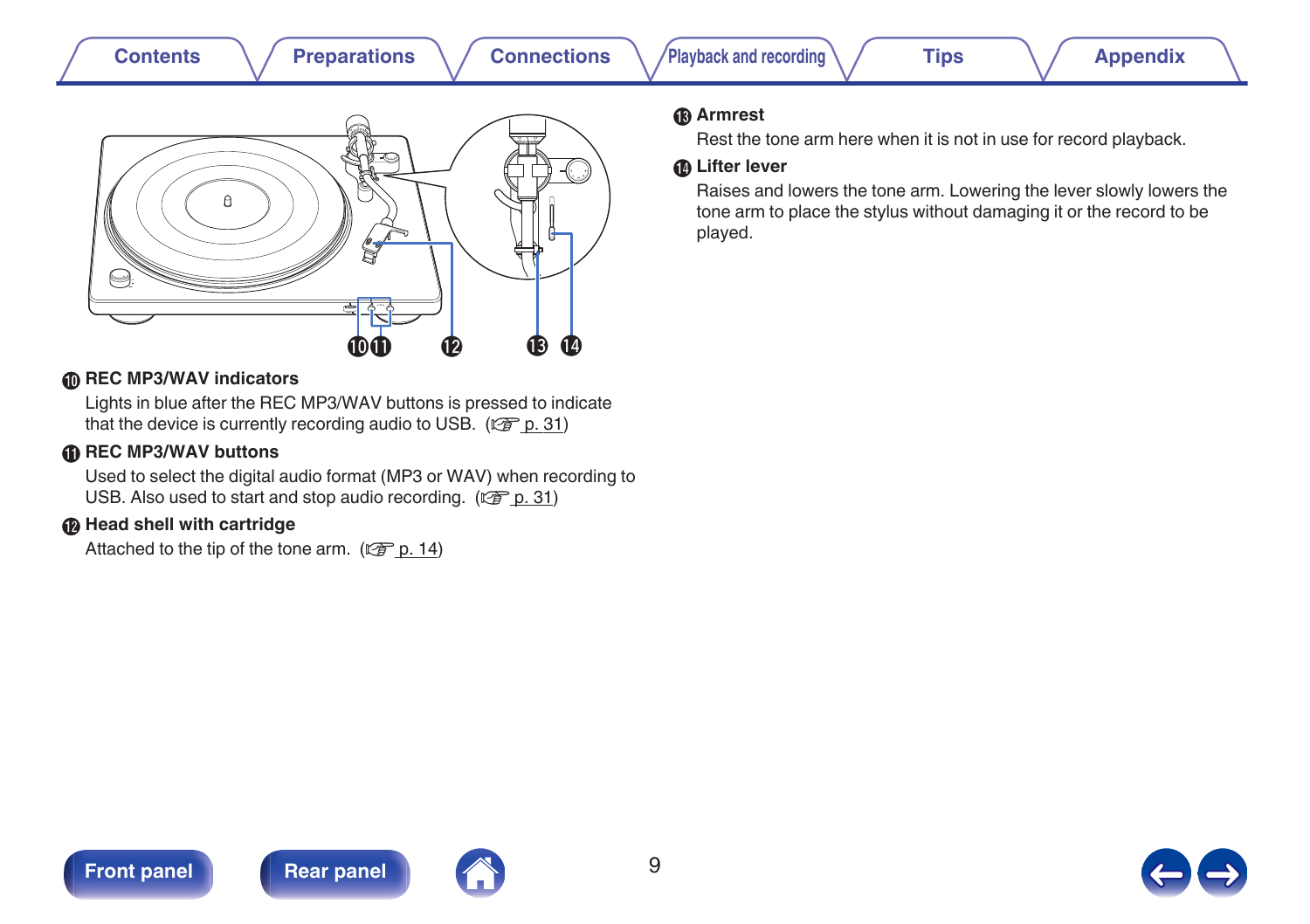### <span id="page-9-0"></span>**Rear panel**



#### A **EQUALIZER ON/OFF switch**

This switches the built-in equalizer on and off. Switch as needed depending on whether the connected amplifier or mini component system are equipped with phono input or not.

- ["Connecting devices that do not have a phono input" \(](#page-20-0) $\mathbb{Q}$  p. 21)
- ["Connecting devices that have a phono input" \(](#page-21-0) $\mathbb{Q}$  p. 22)

#### **PHONO OUT connectors**

For connecting devices with external audio or phono inputs.

- ["Connecting devices that do not have a phono input" \(](#page-20-0) $\mathbb{Q}$  p. 21)
- ["Connecting devices that have a phono input" \(](#page-21-0) $\sqrt{p}$  p. 22)

#### **a** SIGNAL GND terminal

Use the grounding wire on the supplied audio cable, even when connecting this device to amplifiers with grounded connections.  $(\sqrt{p})$  [p. 22\)](#page-21-0)

### **D** AUTO STOP ON/OFF button

Automatically raises the tone arm and stops the turntable at the end of a record when this function is on during record playback. ( $\mathbb{CP}$  [p. 29\)](#page-28-0)

#### AC adapter input connector

For connecting the included AC adapter.  $(\mathbb{Q}P)$  [p. 23\)](#page-22-0)



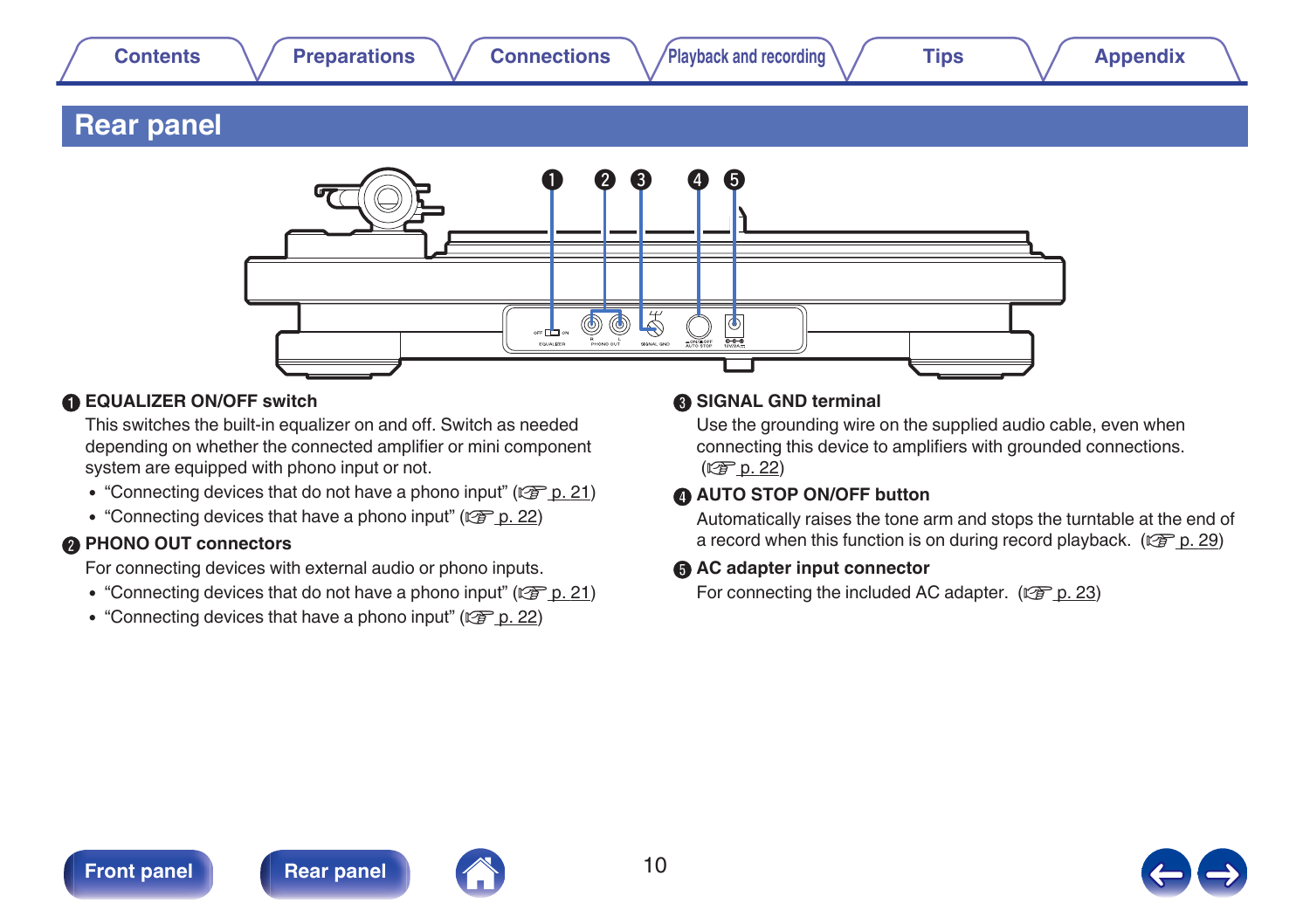## <span id="page-10-0"></span>■ Contents

## **Assembly**

| Mounting the turntable                 | 13 |
|----------------------------------------|----|
| Mounting the counterweight             | 14 |
| Mounting the head shell with cartridge | 14 |
| Attaching the dust cover               | 15 |
| Using the dust cover as a record stand | 15 |

## **Adjustments**

| Adjusting the stylus pressure |    |
|-------------------------------|----|
| Adjusting anti-skating        | 19 |





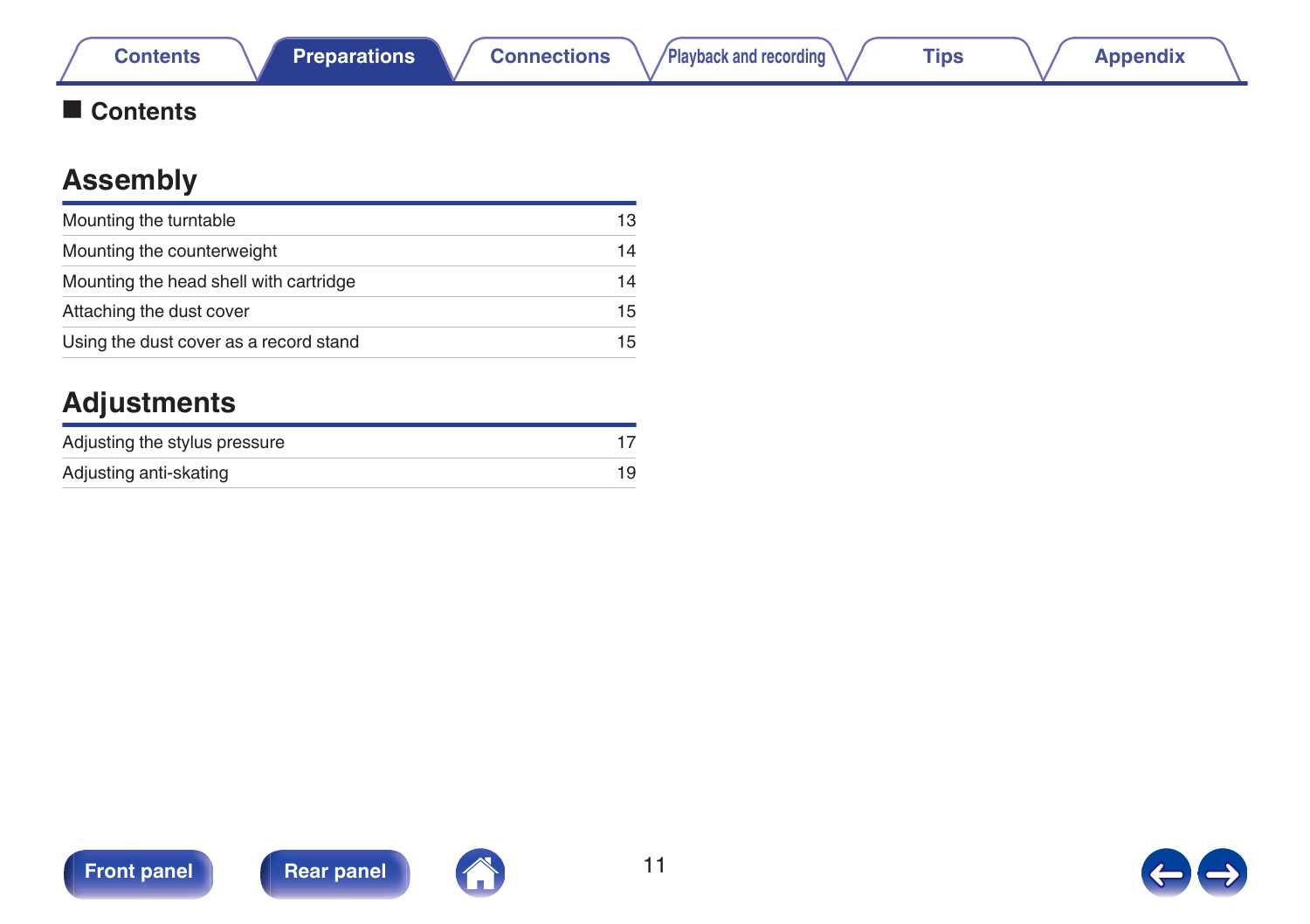<span id="page-11-0"></span>

## **Assembly**

Mount these included parts on the main unit before use.

Make sure to perform setup on a stable, even surface to prevent the influence of vibration or slanted angles on record playback.



#### **NOTE**

• Make sure the AC adapter is not connected from this unit to a wall socket during assembly.



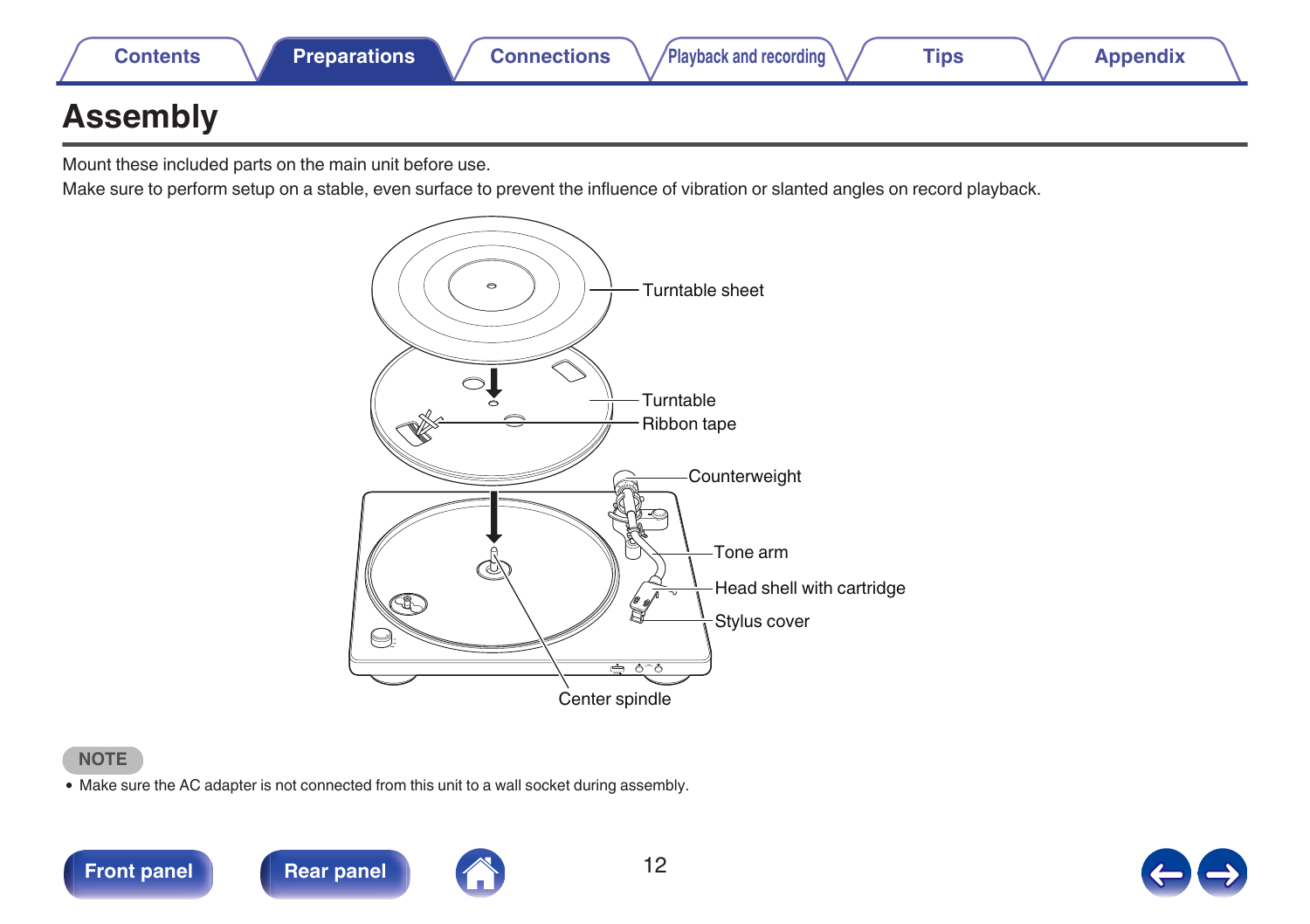## <span id="page-12-0"></span>**Mounting the turntable**

- **1 Mount the hole in the center of the turntable on the center spindle.**
- **2 Turn the turntable until the roller of the main unit is visible from the square hole on the side with the ribbon tape.**

### **3 Pull out the ribbon tape, and hang the belt on the roller.**

• Remove the ribbon tape after hanging the belt.





- Take care not to twist the belt when hanging it.
- Store the ribbon tape after use, as it is required when replacing the belt.

### **4 Mount the turntable sheet on the turntable.**

### $\mathscr{O}$

• Mount the sheet with the side featuring the DENON logo facing down.





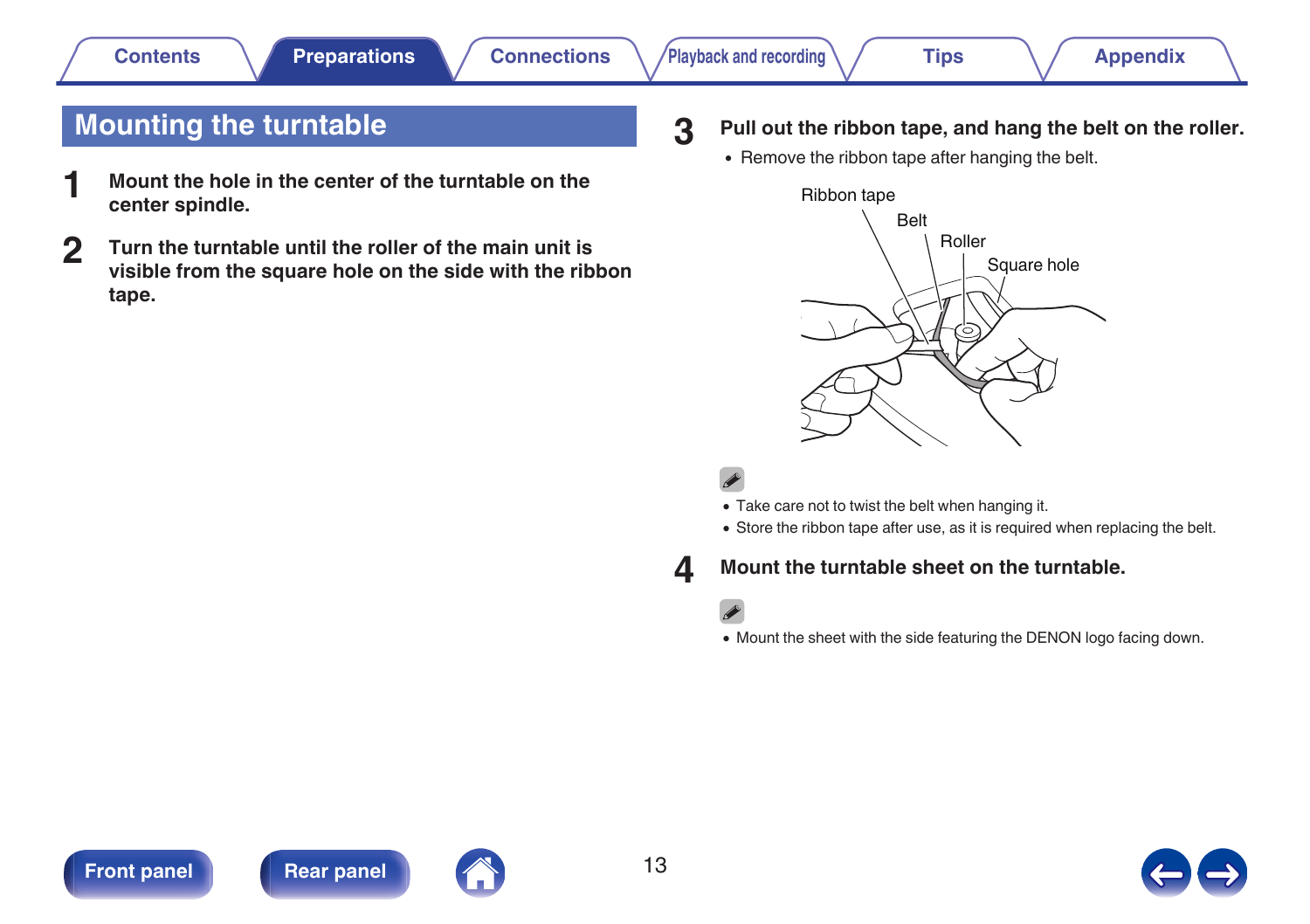## <span id="page-13-0"></span>**Mounting the counterweight**

**1 Insert the counterweight into the shaft on the back of the tone arm, and turn it in the direction of the arrow while gently pushing it.**



• Mount the counterweight so that its stylus pressure adjustment ring is facing the front.

## **Mounting the head shell with cartridge**

- **1 Insert the head shell into the tip of the tone arm.**
	- Insert the head shell with its guide pin facing up and aligned with the hole on the top of the tone arm.



**2 Turn the lock nut in the direction of the arrow to secure the head shell.**



**NOTE**

• Perform this operation with the stylus cover of the cartridge lowered to protect the stylus tip.





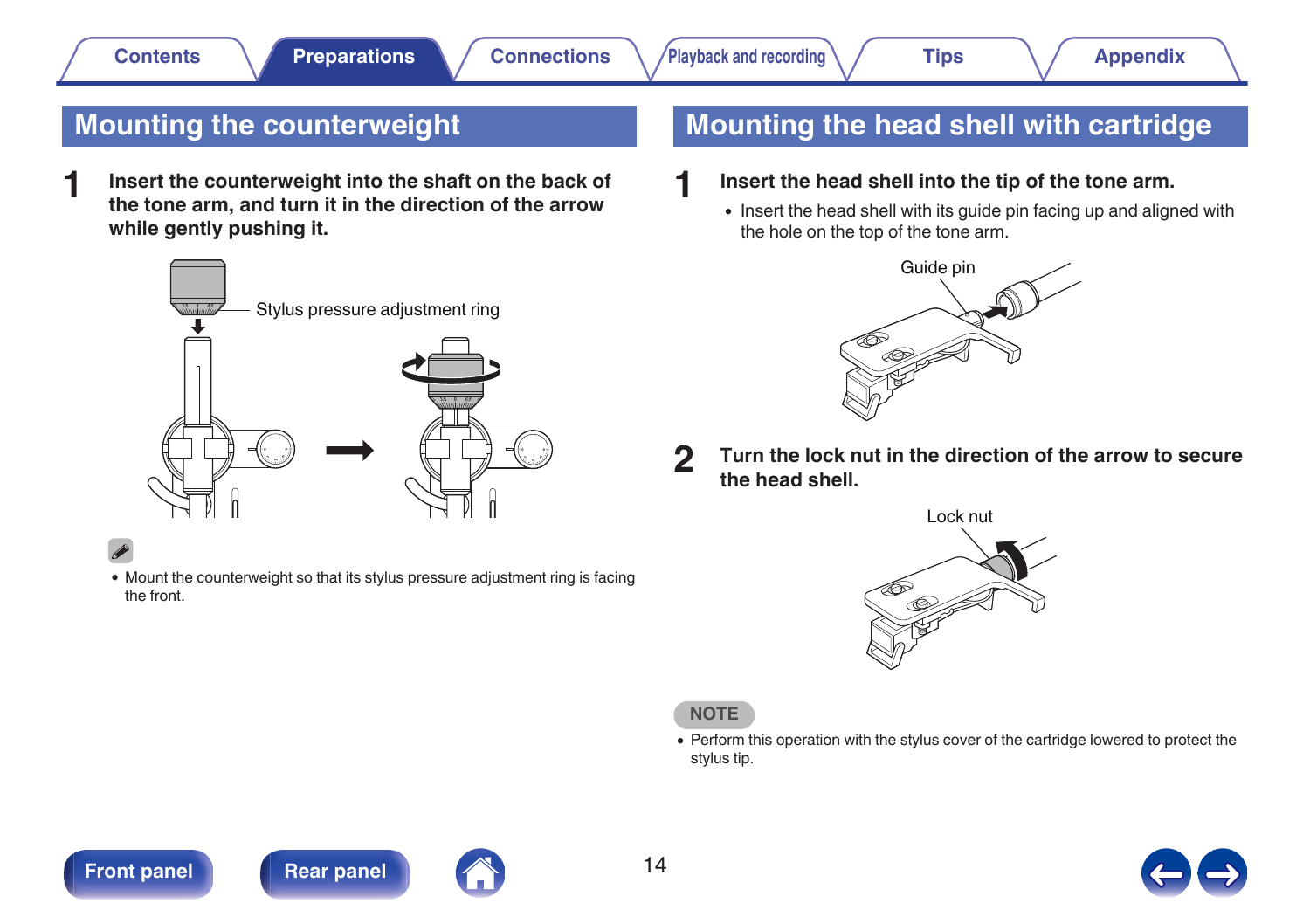## <span id="page-14-0"></span>**Attaching the dust cover**

**1 Mount the hole on the dust cover on the center spindle.**



## **Using the dust cover as a record stand**

Attach the dust cover to the included dust cover stand to use it as a record stand. Use it in this way when it is not attached to the main unit.

**1 Face the dust cover as shown in the picture below to insert it into the groove in the dust cover stand.**



![](_page_14_Picture_13.jpeg)

• Remove the dust cover before record playback.

![](_page_14_Picture_15.jpeg)

![](_page_14_Picture_16.jpeg)

![](_page_14_Picture_18.jpeg)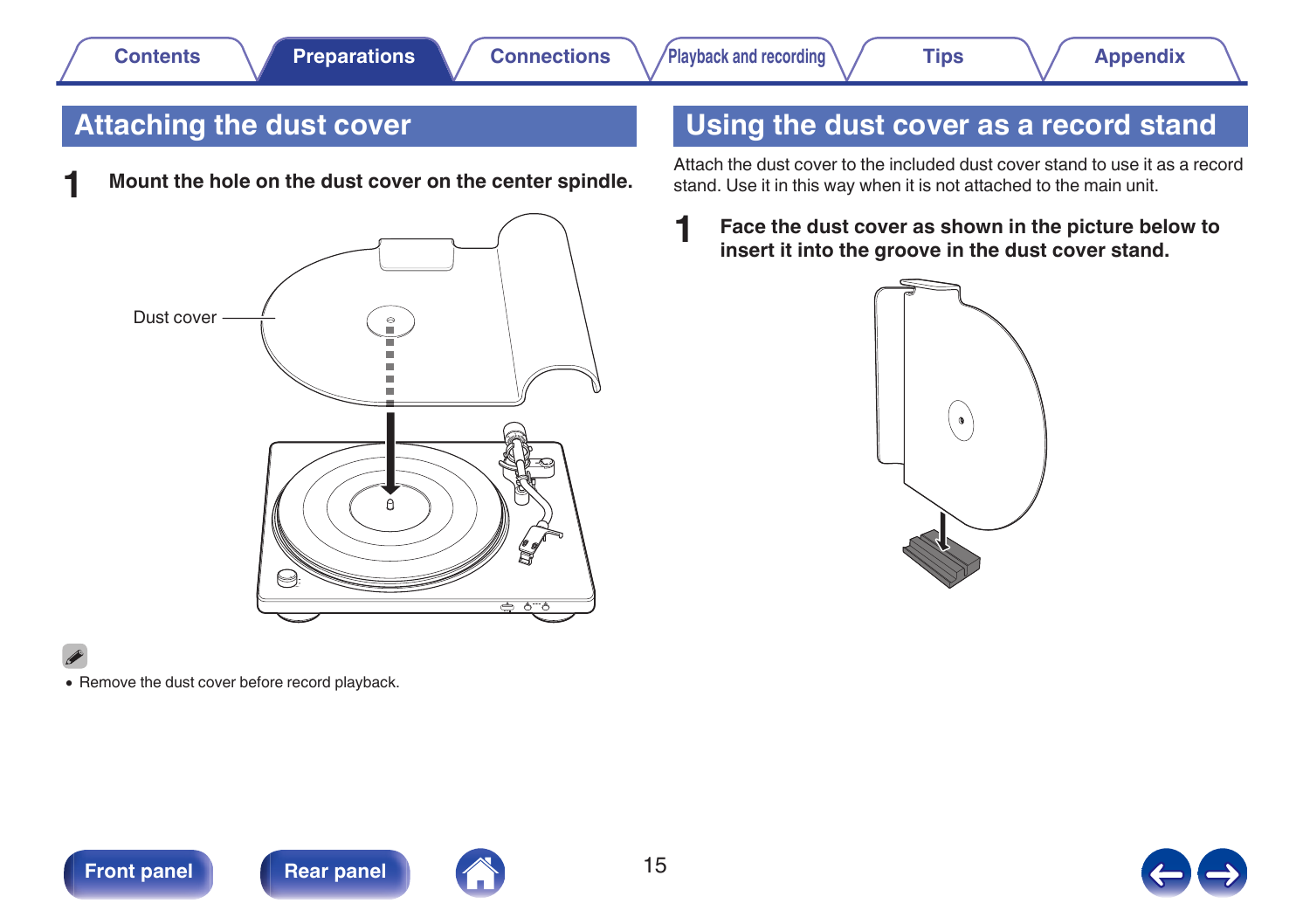**2 Record sleeves can be fitted into the indent on the dust cover stand and leaned against the dust cover.**

![](_page_15_Figure_7.jpeg)

![](_page_15_Picture_8.jpeg)

![](_page_15_Picture_9.jpeg)

![](_page_15_Picture_11.jpeg)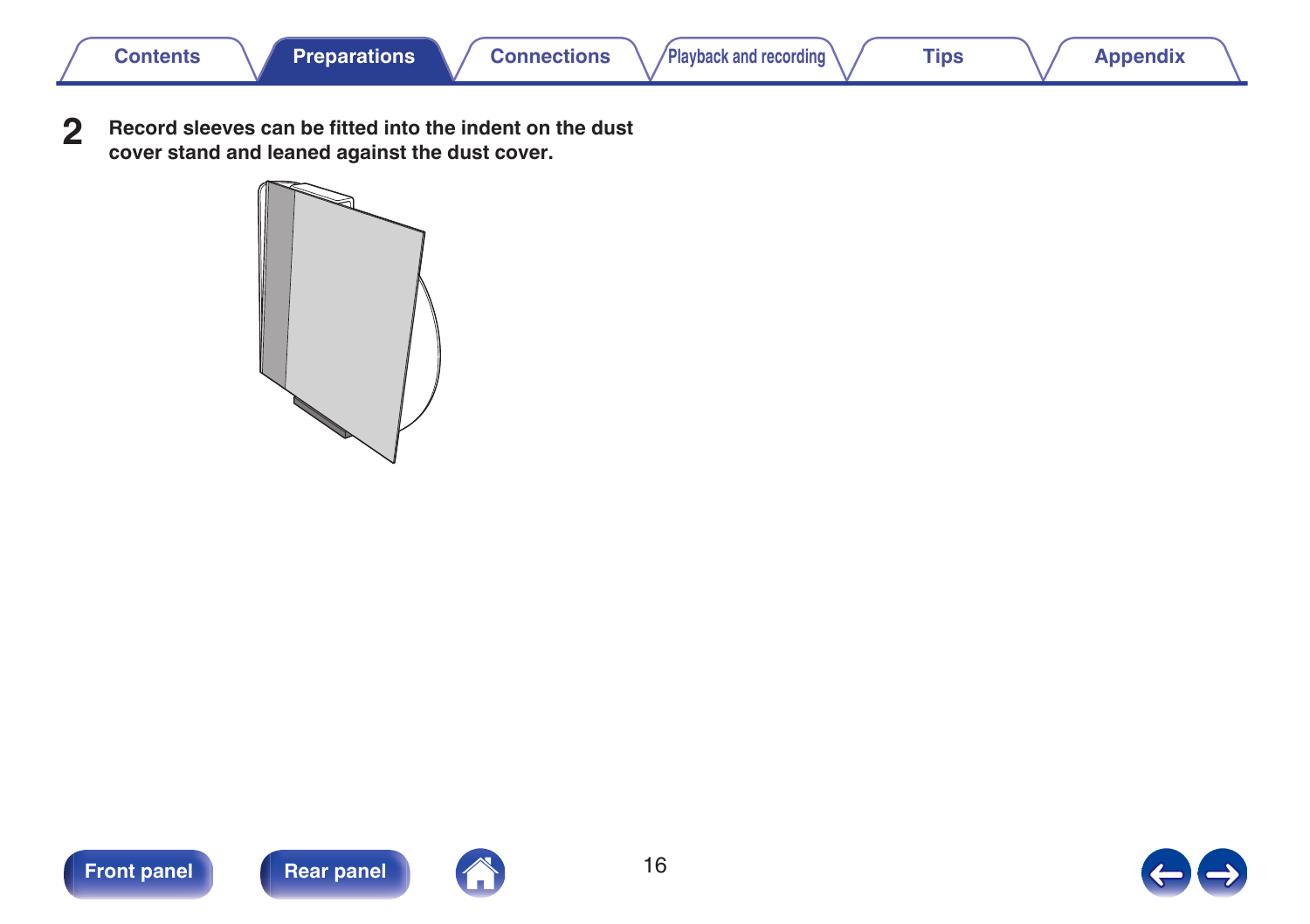## <span id="page-16-0"></span>**Adjustments**

![](_page_16_Figure_7.jpeg)

### **NOTE**

• Make sure the AC adapter is not connected from this unit to a wall socket when performing adjustments.

## **Adjusting the stylus pressure**

To enable the record stylus to follow the grooves of the record and pick up sound (vibrations), it is necessary to apply a constant pressure (stylus pressure) to the record from the stylus tip. A suitable stylus pressure value is specified for each cartridge. If the stylus pressure is higher or lower than the specified value, not only will the record playback sound be distorted and the stylus jump, but the record stylus may wear out faster and the record may become damaged. Therefore, make sure to adjust the stylus pressure to the suitable value.

**1 Set the anti-skating dial to "0".**

![](_page_16_Figure_13.jpeg)

**2 Lower the lifter lever.**

![](_page_16_Picture_15.jpeg)

![](_page_16_Picture_16.jpeg)

![](_page_16_Picture_17.jpeg)

![](_page_16_Picture_18.jpeg)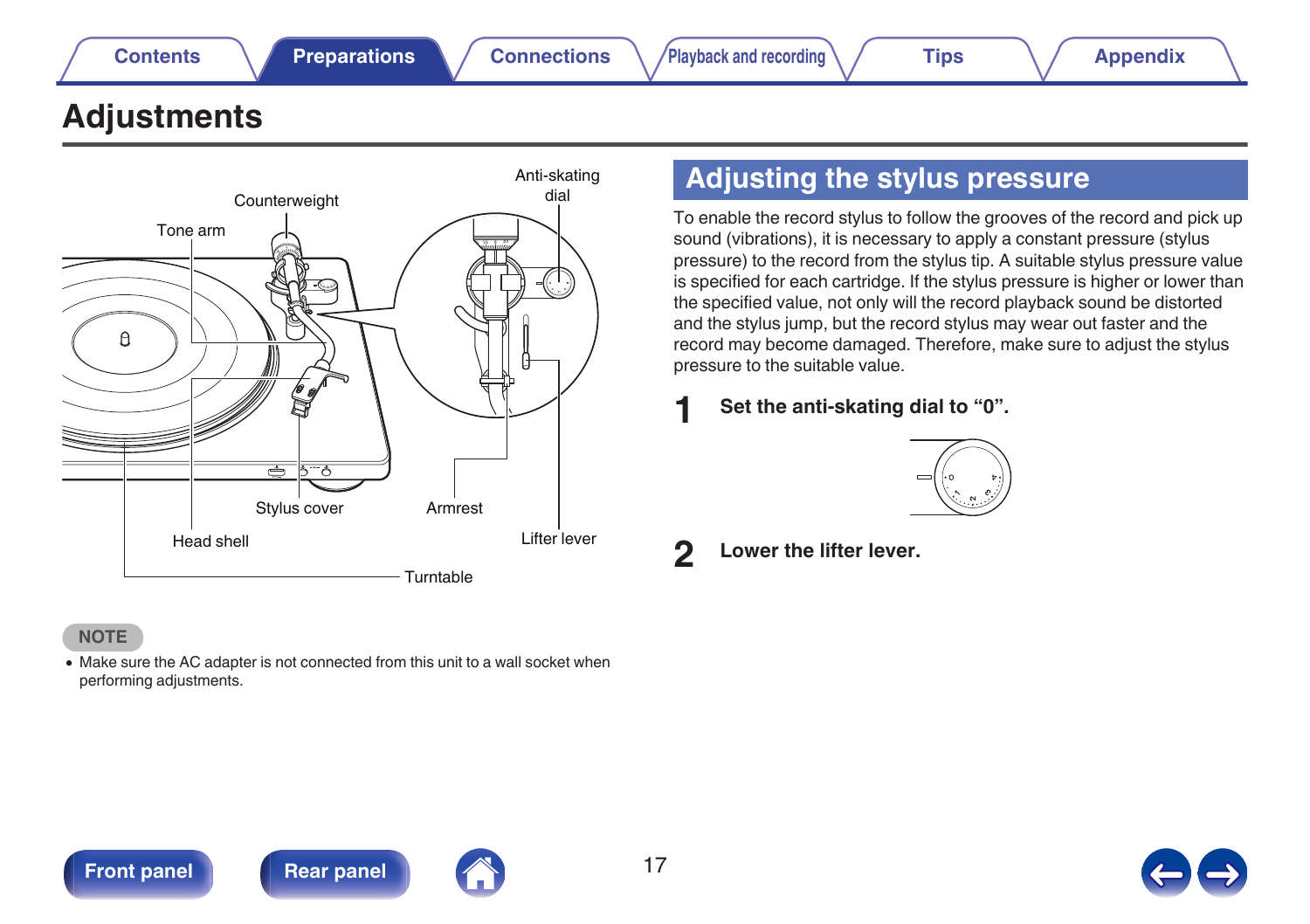**3 Release the armrest lock.**

![](_page_17_Picture_7.jpeg)

**4 Holding the finger lift of the headshell, move the tone arm over the turntable.**

![](_page_17_Picture_9.jpeg)

### **NOTE**

• Perform this operation with the stylus cover of the cartridge lowered to protect the stylus tip.

![](_page_17_Picture_13.jpeg)

![](_page_17_Picture_14.jpeg)

**5 Turn twist the counterweight so that the tone arm is floating parallel to the turntable.**

• Perform adjustment by turning the counterweight gradually while periodically removing your hand to check the position.

#### Keep it parallel

![](_page_17_Figure_18.jpeg)

**6 Return the tone arm to the armrest.**

![](_page_17_Picture_20.jpeg)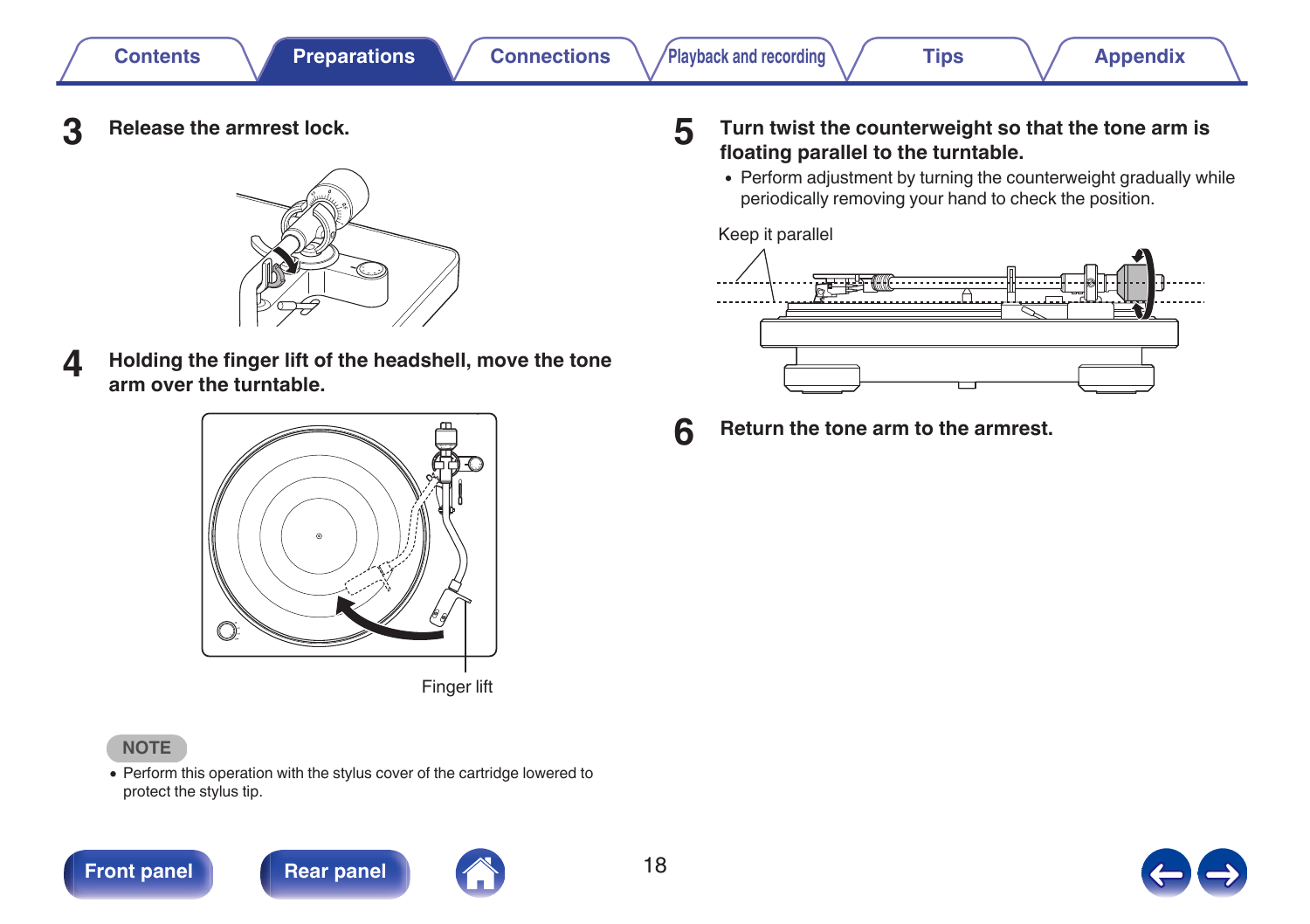<span id="page-18-0"></span>**7 Holding the counterweight with a finger so that it does not move, turn the stylus pressure adjustment ring so that its "0" mark is lined up with the line on the tone arm.**

![](_page_18_Picture_7.jpeg)

**8 Turn the counterweight in the direction of the arrow so that the "2" mark of the stylus pressure adjustment ring is lined up with the line on the tone arm.**

![](_page_18_Picture_9.jpeg)

0 The appropriate stylus pressure for the cartridge included with this unit is 2.0 g (19.6 mN).

## **Adjusting anti-skating**

Anti-skating adjustment is performed to counter the force which pulls the stylus tip inside due to the record rotation.

**1 Turn the anti-skating dial so that it is lined up with "2".**

![](_page_18_Picture_15.jpeg)

![](_page_18_Picture_16.jpeg)

0 Make sure that the anti-skating value is the same as the stylus pressure value.

![](_page_18_Picture_18.jpeg)

![](_page_18_Picture_19.jpeg)

![](_page_18_Picture_20.jpeg)

![](_page_18_Picture_21.jpeg)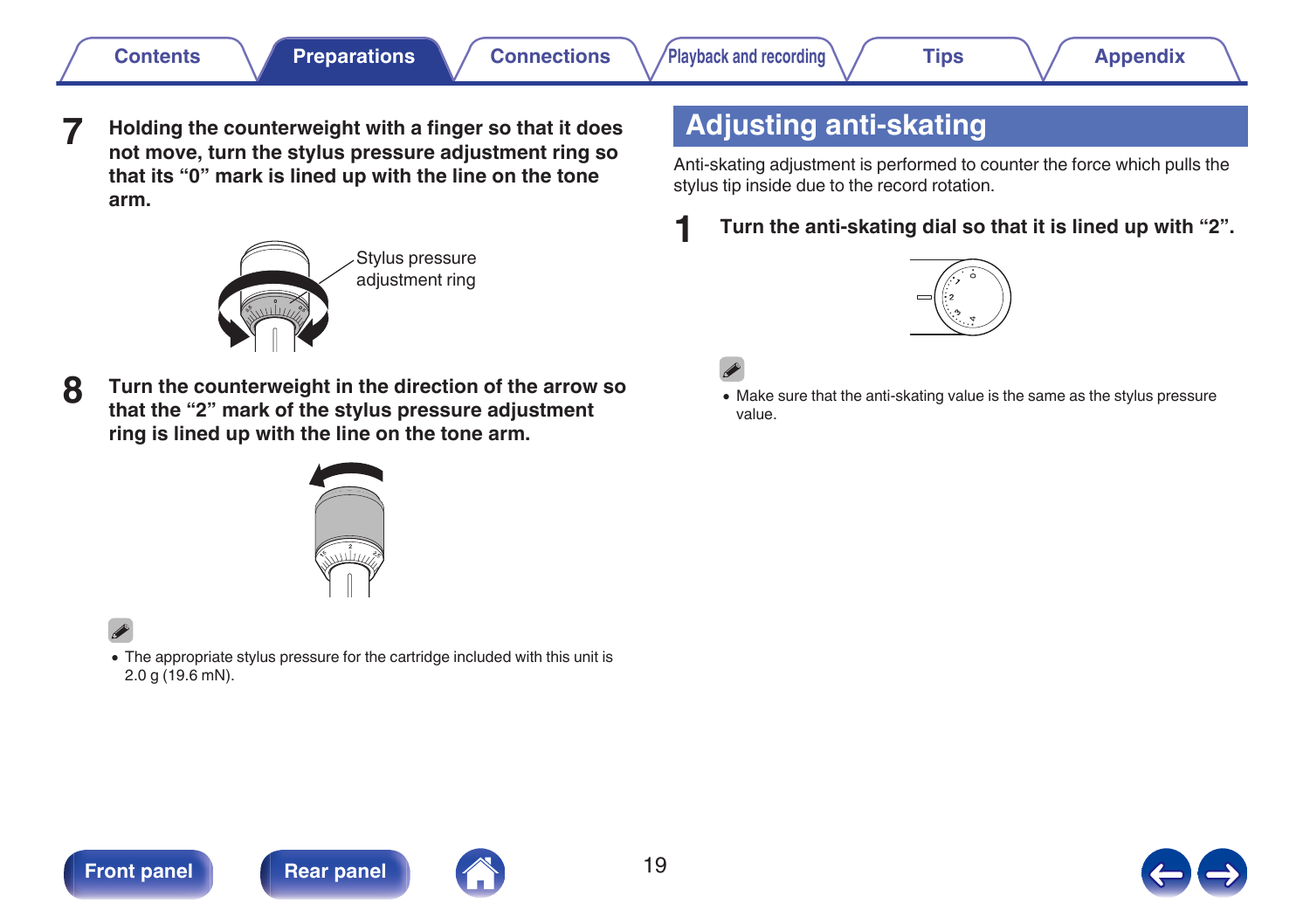|  | Contents |  |  |
|--|----------|--|--|

### <span id="page-19-0"></span>■ Contents

| Connecting devices that do not have a phono input | 21           |
|---------------------------------------------------|--------------|
| Connecting devices that have a phono input        | $22^{\circ}$ |
| Connecting the AC adapter                         | 23           |

### **NOTE**

0 Do not plug in the AC adapter until all connections have been completed.

0 Do not bundle AC adapter together with connection cables. Doing so can result in humming or noise.

![](_page_19_Picture_11.jpeg)

![](_page_19_Picture_13.jpeg)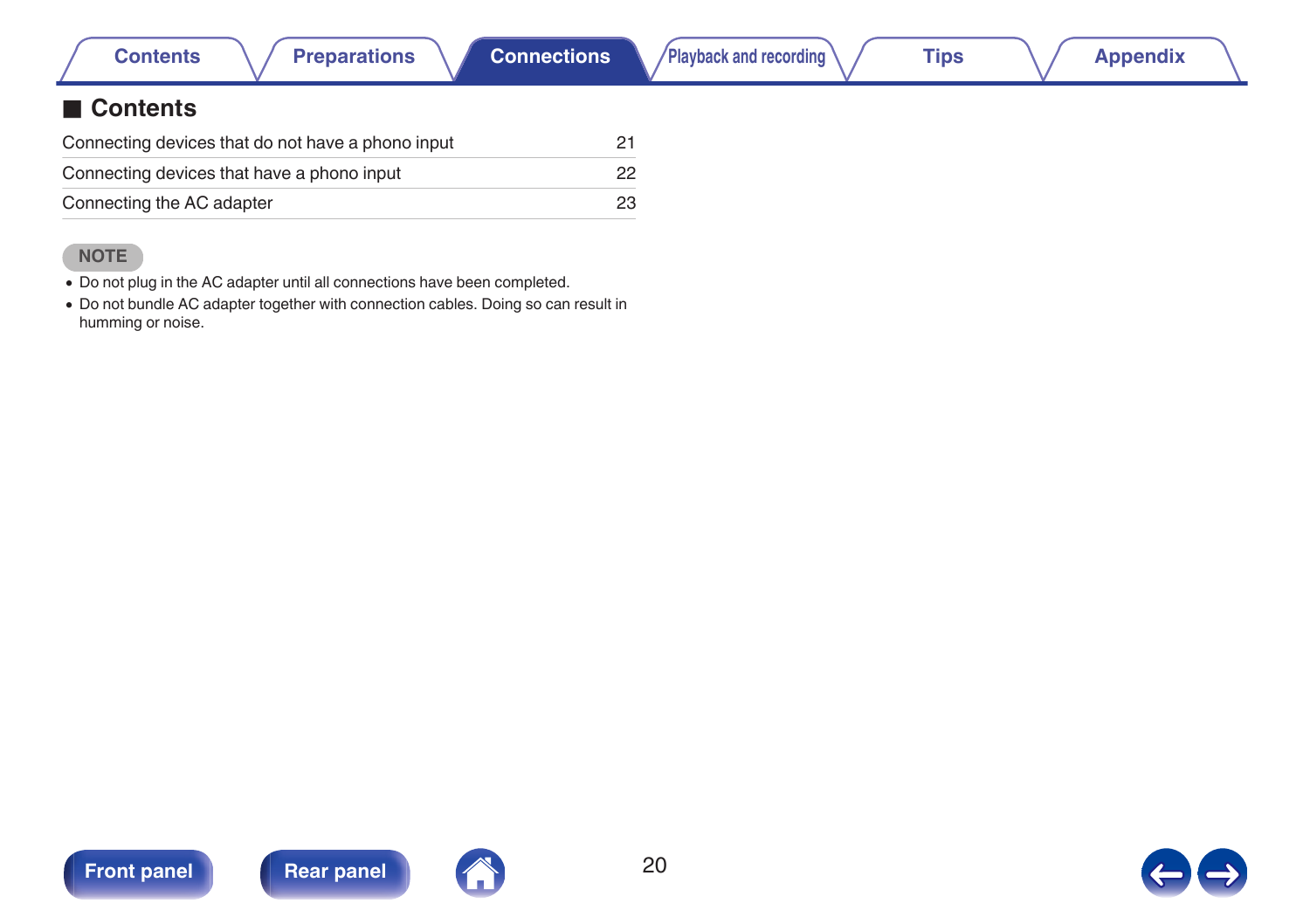## <span id="page-20-0"></span>**Connecting devices that do not have a phono input**

This unit has a built-in phono equalizer that enables record playback when connected to devices with external audio input without a built-in phono equalizer or with mini component system. Use the EQUALIZER ON/OFF switch to turn the phono equalizer on this unit "ON" when connected to a device without a built-in phono equalizer.

![](_page_20_Figure_8.jpeg)

- It is recommended that the earth wire of the included audio cable is kept out of the way by securing it with a tie such as the twist tie of the audio cable.
- 0 If the EQUALIZER ON/OFF switch is not set correctly, audio will be extremely low or distorted.

![](_page_20_Picture_13.jpeg)

![](_page_20_Picture_15.jpeg)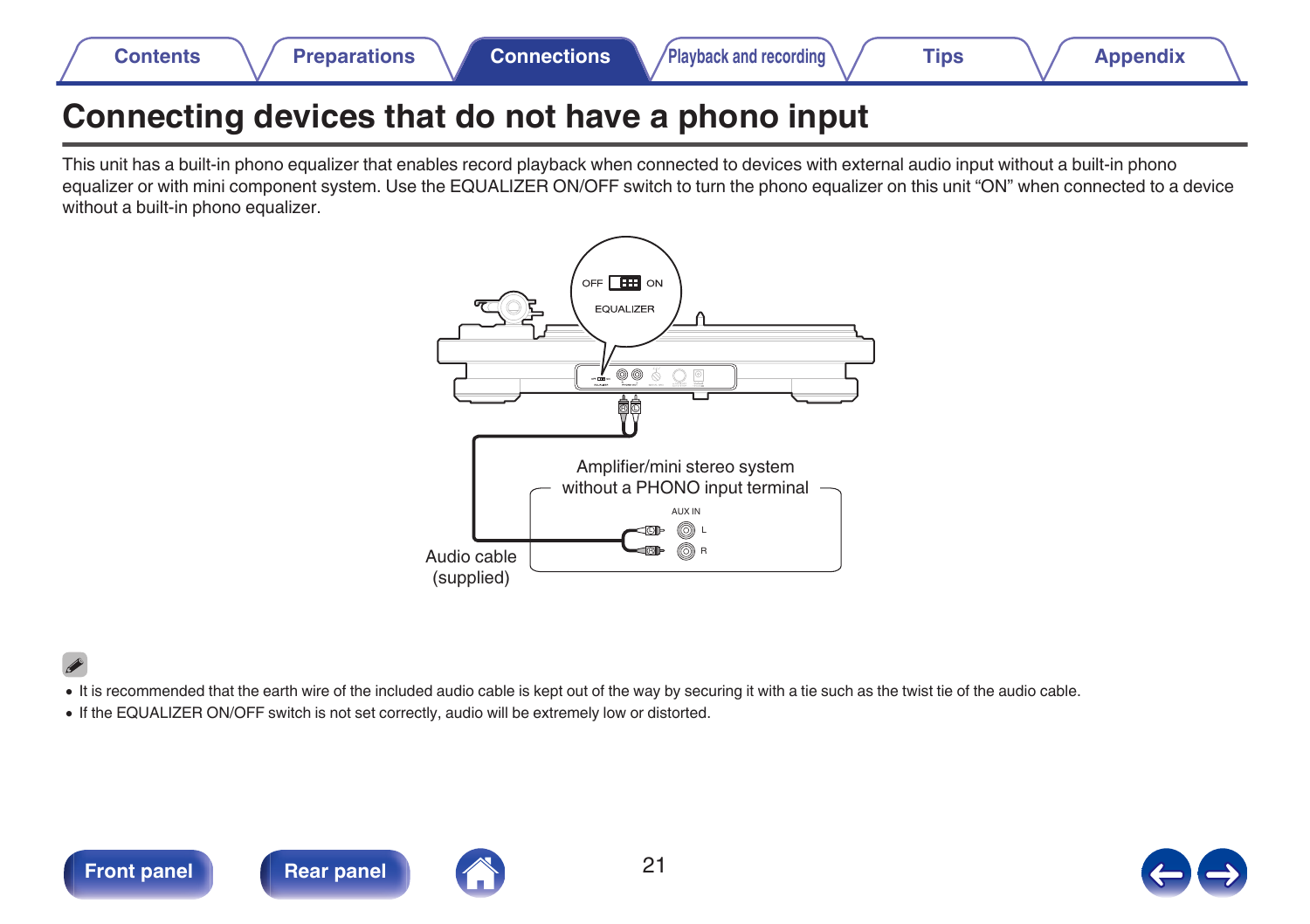<span id="page-21-0"></span>![](_page_21_Picture_0.jpeg)

## **Connecting devices that have a phono input**

When connected to a device with a built-in phono equalizer, use that device's phono equalizer during record playback. Use the EQUALIZER ON/OFF switch to turn the phono equalizer on this unit "OFF" when connected to a device with a built-in phono equalizer.

![](_page_21_Figure_3.jpeg)

- 0 If a device connected to this unit has an earth terminal, connect the earth wire of the audio cable (supplied) to the earth terminal of this unit (SIGNAL GND). This may reduce noise during playback.
- If the EQUALIZER ON/OFF switch is not set correctly, audio will be extremely low or distorted.

![](_page_21_Picture_7.jpeg)

![](_page_21_Picture_8.jpeg)

![](_page_21_Picture_9.jpeg)

![](_page_21_Picture_10.jpeg)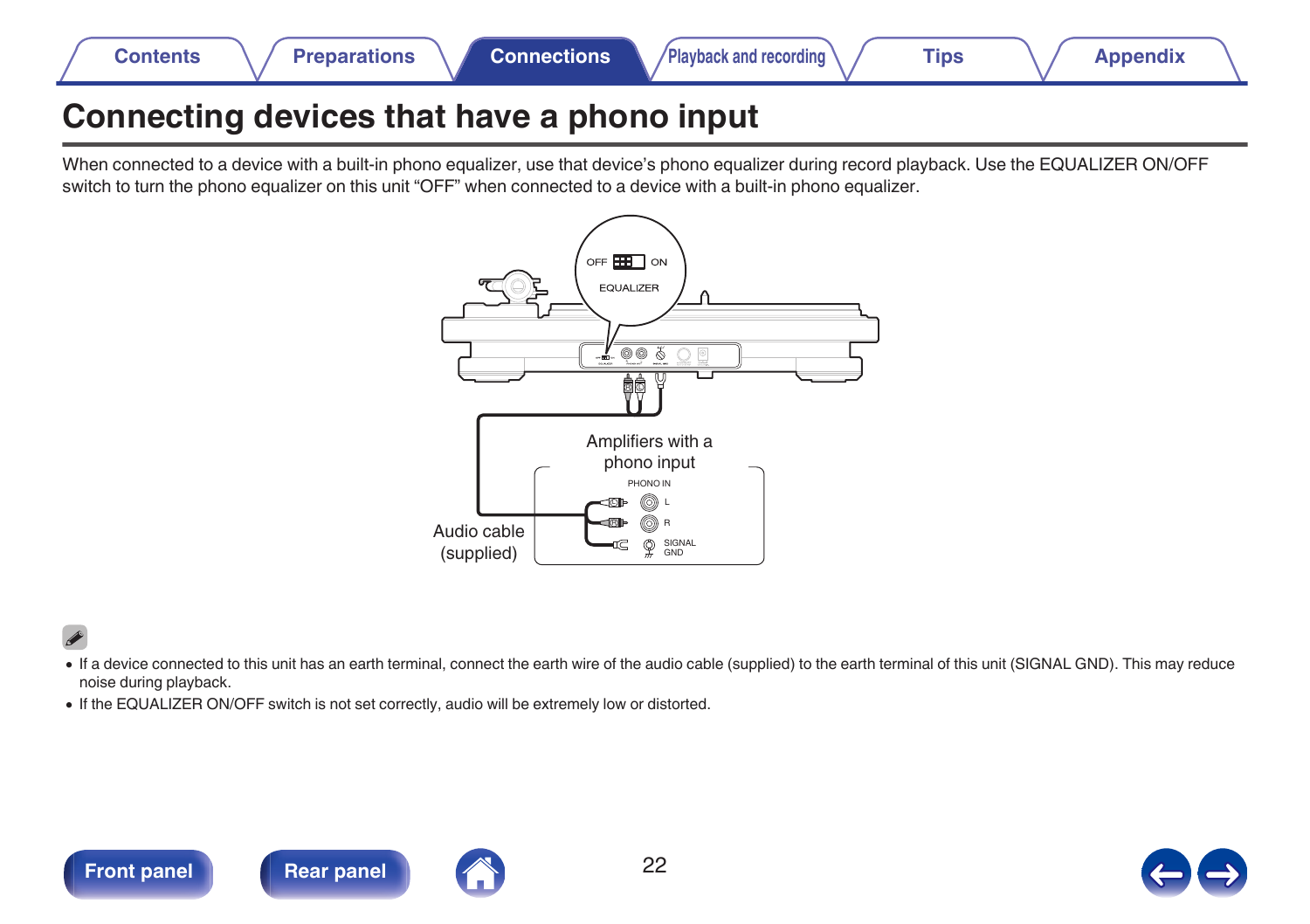## <span id="page-22-0"></span>**Connecting the AC adapter**

Wait until all connections have been completed before connecting the AC adapter. Attach the plug needed for your wall outlet as shown in the figure below.

### 【**Attaching the AC adapter plug**】

**1.** Insert the nubs on the bottom of the AC adapter plug into the grooves on the AC adapter as shown in the picture below.

![](_page_22_Picture_10.jpeg)

**2.** Push in the direction of the arrow until it locks in with an audible click.

![](_page_22_Picture_12.jpeg)

### 【**Removing the AC adapter plug**】

**1.** Slide the AC adapter plug out in the direction of the arrow as far as it can go while holding the  $\overline{1}$  button.

![](_page_22_Picture_15.jpeg)

**2.** Once the AC adapter plug has been slid out as far as possible, lift it up in the direction of the arrow to remove.

![](_page_22_Picture_17.jpeg)

![](_page_22_Picture_18.jpeg)

![](_page_22_Picture_19.jpeg)

![](_page_22_Picture_21.jpeg)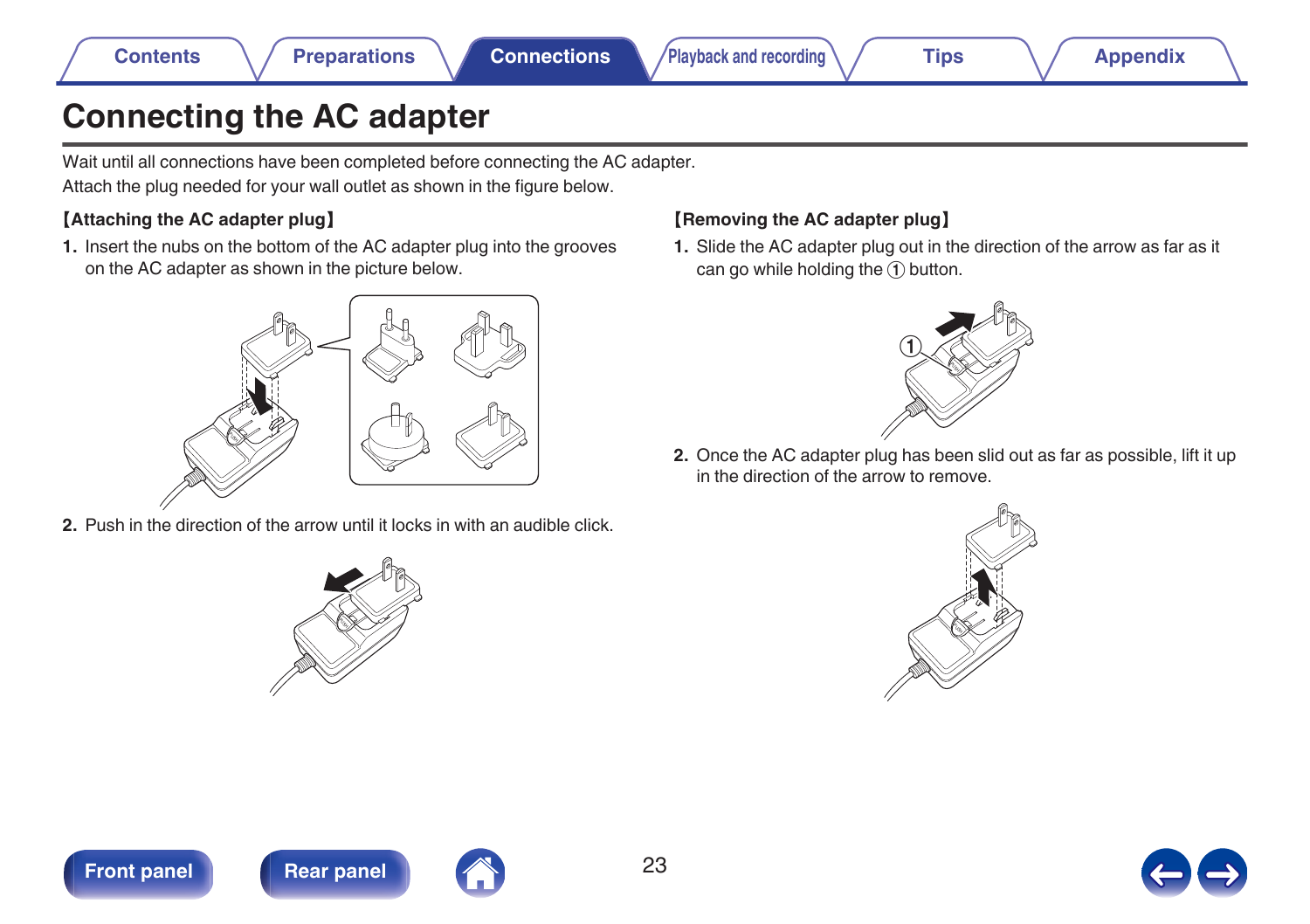<span id="page-23-0"></span>![](_page_23_Picture_0.jpeg)

![](_page_23_Picture_1.jpeg)

![](_page_23_Picture_2.jpeg)

![](_page_23_Picture_4.jpeg)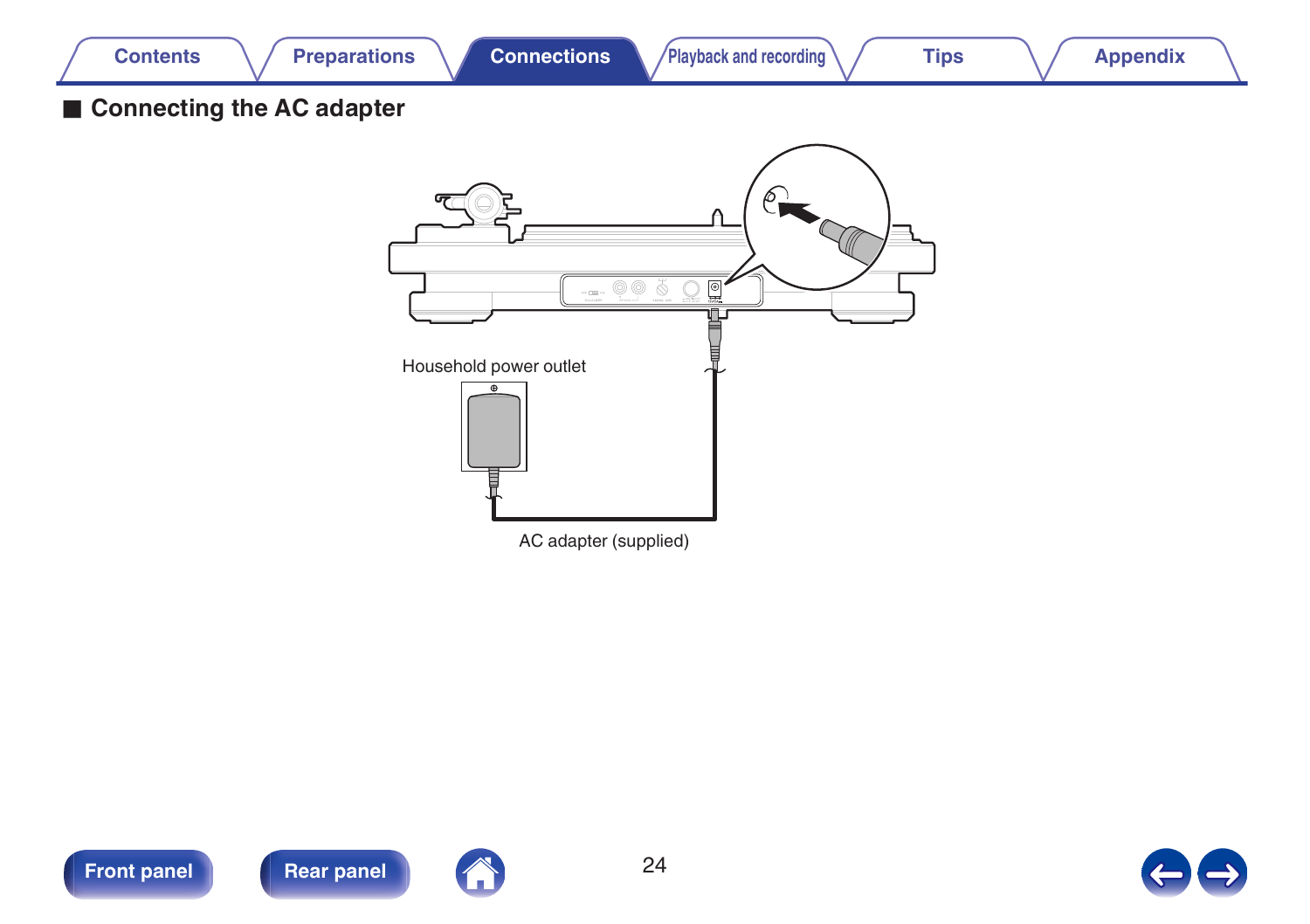<span id="page-24-0"></span>

| <b>Preparations</b><br><b>Connections</b><br><b>Contents</b>     |    | Playback and recording | <b>Tips</b> | <b>Appendix</b> |  |
|------------------------------------------------------------------|----|------------------------|-------------|-----------------|--|
| Contents                                                         |    |                        |             |                 |  |
| Record playback                                                  | 26 |                        |             |                 |  |
| Recording to a USB memory device                                 | 30 |                        |             |                 |  |
| Installing the "MusiCut for DENON" digital file editing software |    |                        |             |                 |  |

![](_page_24_Picture_2.jpeg)

![](_page_24_Picture_4.jpeg)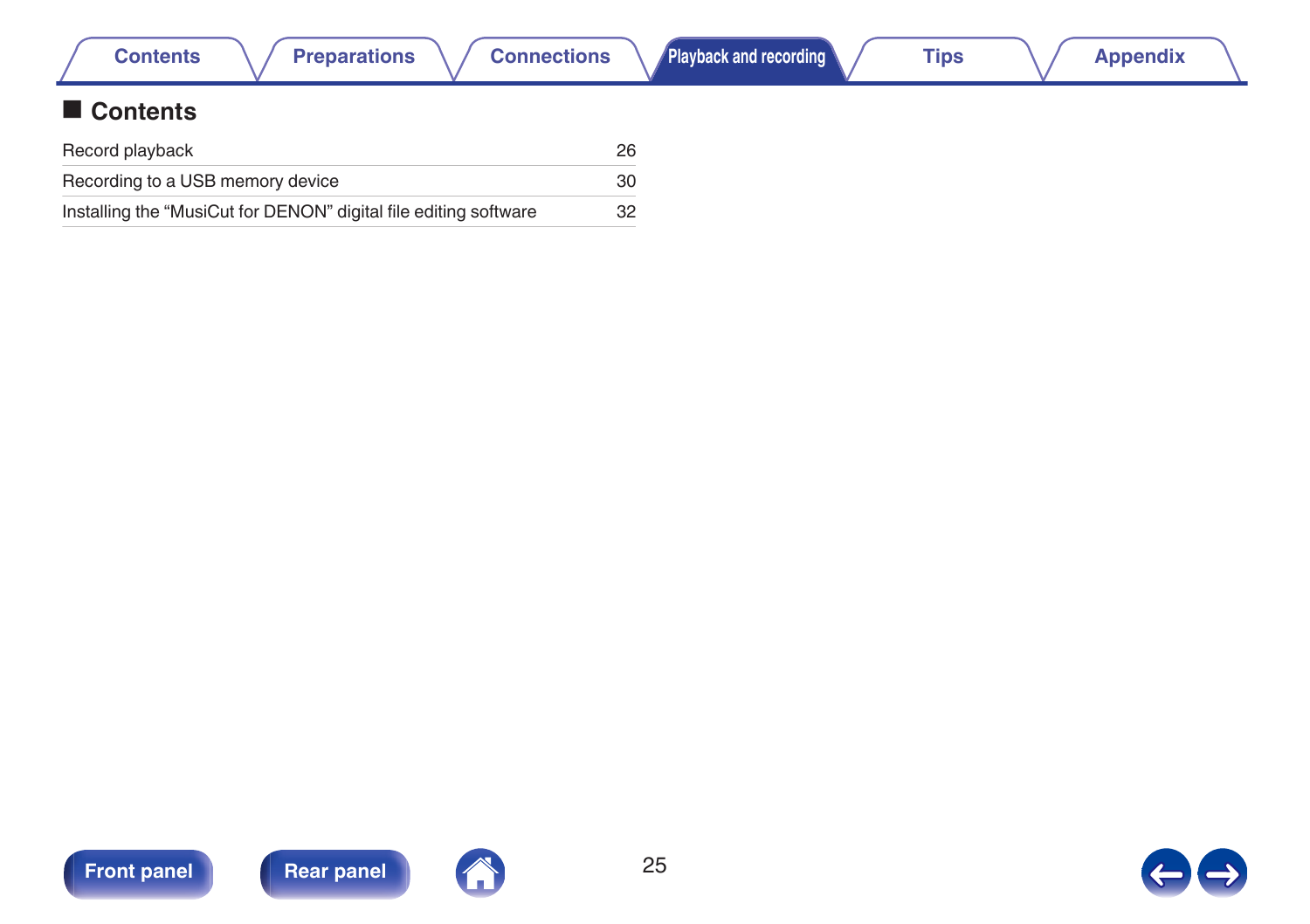## <span id="page-25-0"></span>**Record playback**

![](_page_25_Figure_1.jpeg)

## **Record playback**

**1 Place a record on the turntable.**

0 For EP ("doughnut") records, insert the included 45 rpm adapter onto the center spindle.

### **2 Turn the power/rpm switch knob to match the turntable rpm with the rpm of the record.**

The turntable will start turning.

 $\overline{\mathscr{L}}$ 

- 0 You can select 33 1/3, 45, 78 rpm as the turntable speed per minute.
- The record rpm is normally indicated on the jacket or label of the record.

![](_page_25_Picture_12.jpeg)

![](_page_25_Picture_13.jpeg)

![](_page_25_Picture_14.jpeg)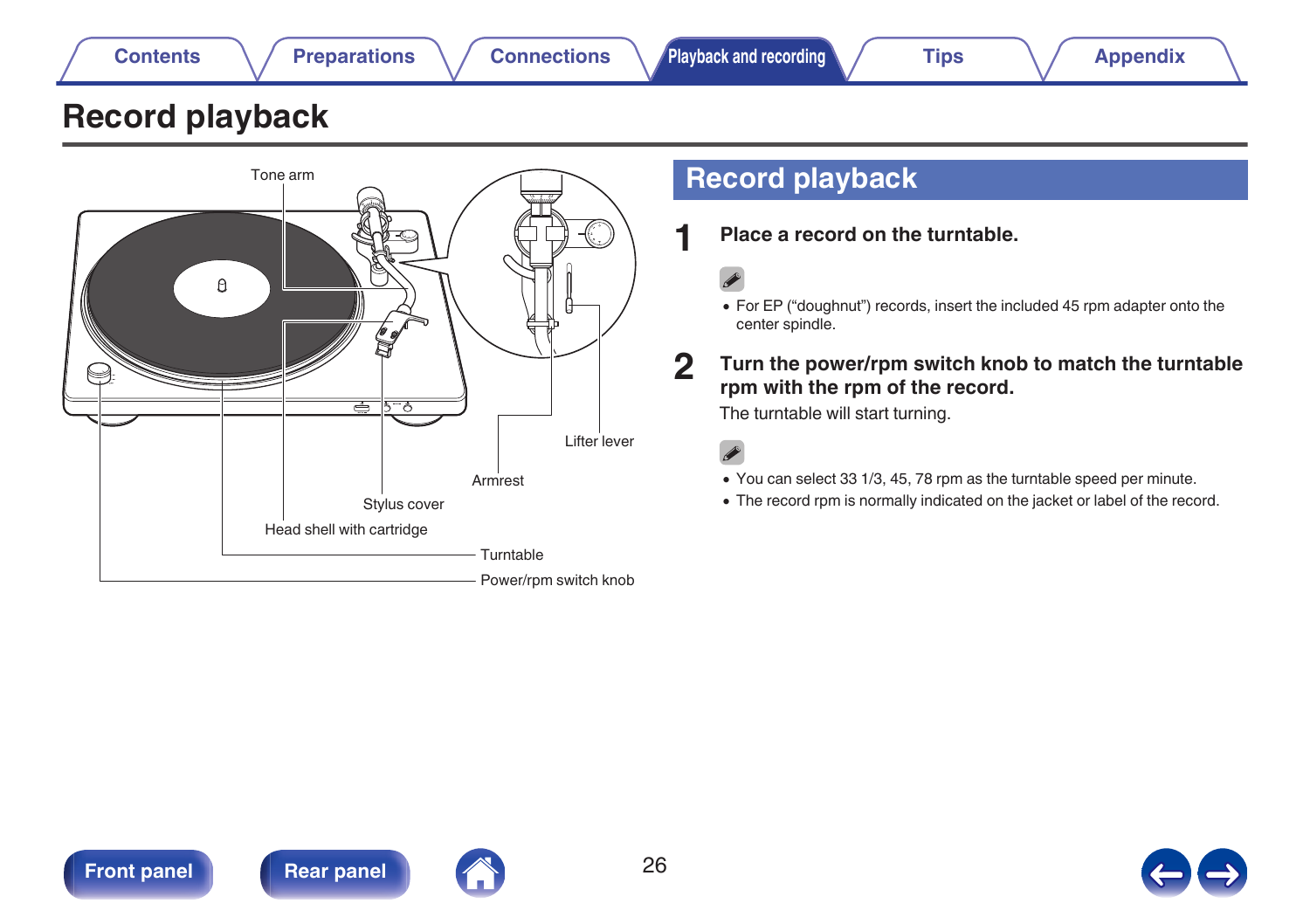![](_page_26_Picture_0.jpeg)

**3 Raise the stylus cover of the cartridge.**

![](_page_26_Figure_5.jpeg)

**4 Release the arm rest lock and raise the lifter lever.**

![](_page_26_Picture_7.jpeg)

**5 Grip the finger lift, and move the stylus tip directly above the start position of the track to play.**

![](_page_26_Picture_9.jpeg)

Finger lift

![](_page_26_Picture_11.jpeg)

![](_page_26_Picture_13.jpeg)

![](_page_26_Picture_14.jpeg)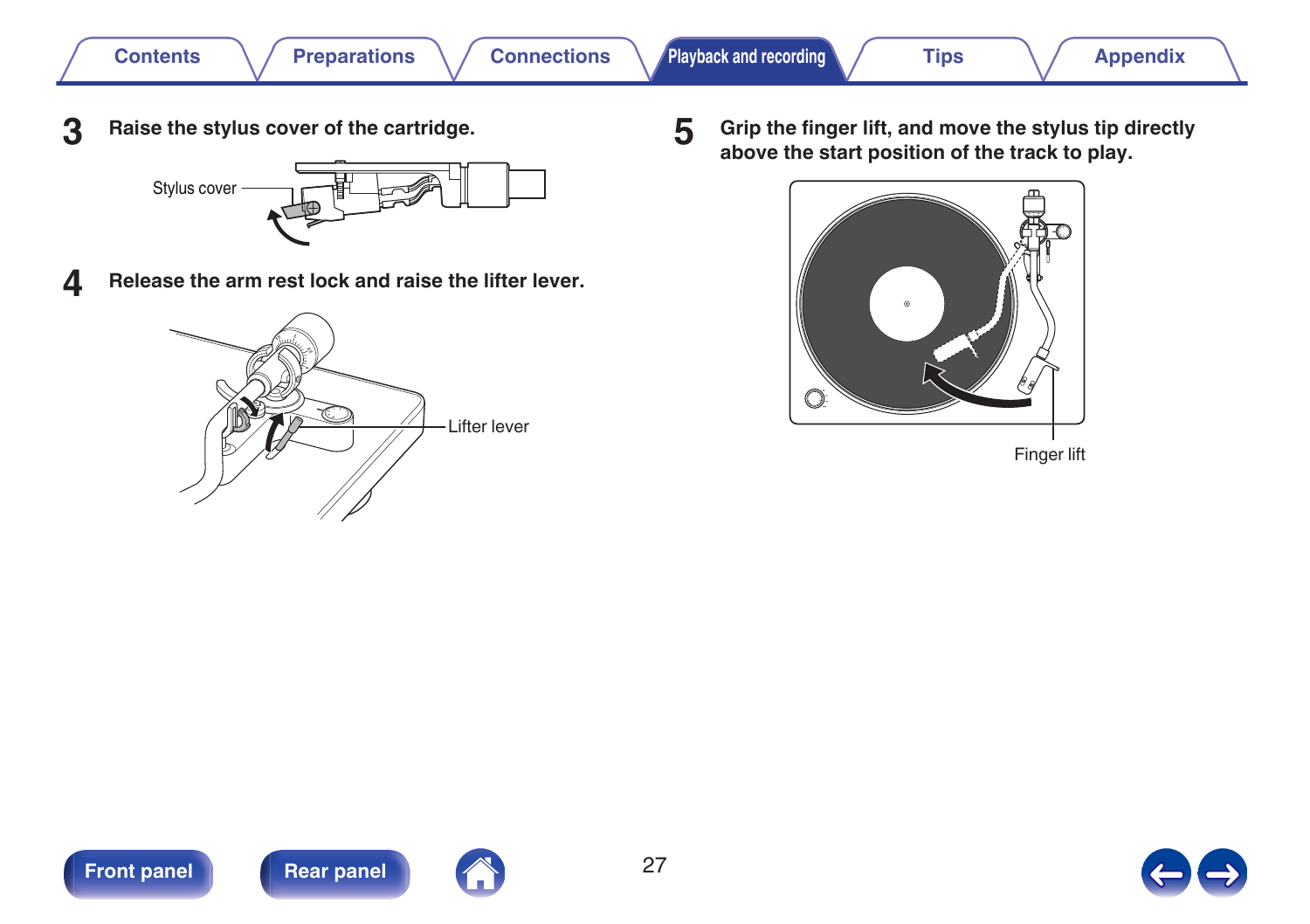![](_page_27_Picture_1.jpeg)

<span id="page-27-0"></span>The tone arm slowly lowers, and playback starts when the stylus tip reaches the record.

![](_page_27_Picture_8.jpeg)

- Be careful not to scratch records.
- Observe the following during playback.
	- 0 Do not touch the tone arm or turntable.
	- Do not disconnect the power.
	- 0 Make sure the device is not subjected to vibration or impact.
- Do not change the record until the turntable has completely stopped.
- Do not apply pressure with your hand to stop the turntable while it is turning. Doing so creates internal heat which can lead to equipment failure or fire.

## **Stopping playback**

**1 Raise the lifter lever.**

Raise the tone arm to remove the stylus from the record.

- **2 Holding the finger lift of the headshell, return the tone arm to the armrest.**
- **3 Lower the lifter lever.**
- **4 Lock the tone arm into the armrest.**

![](_page_27_Picture_23.jpeg)

![](_page_27_Picture_24.jpeg)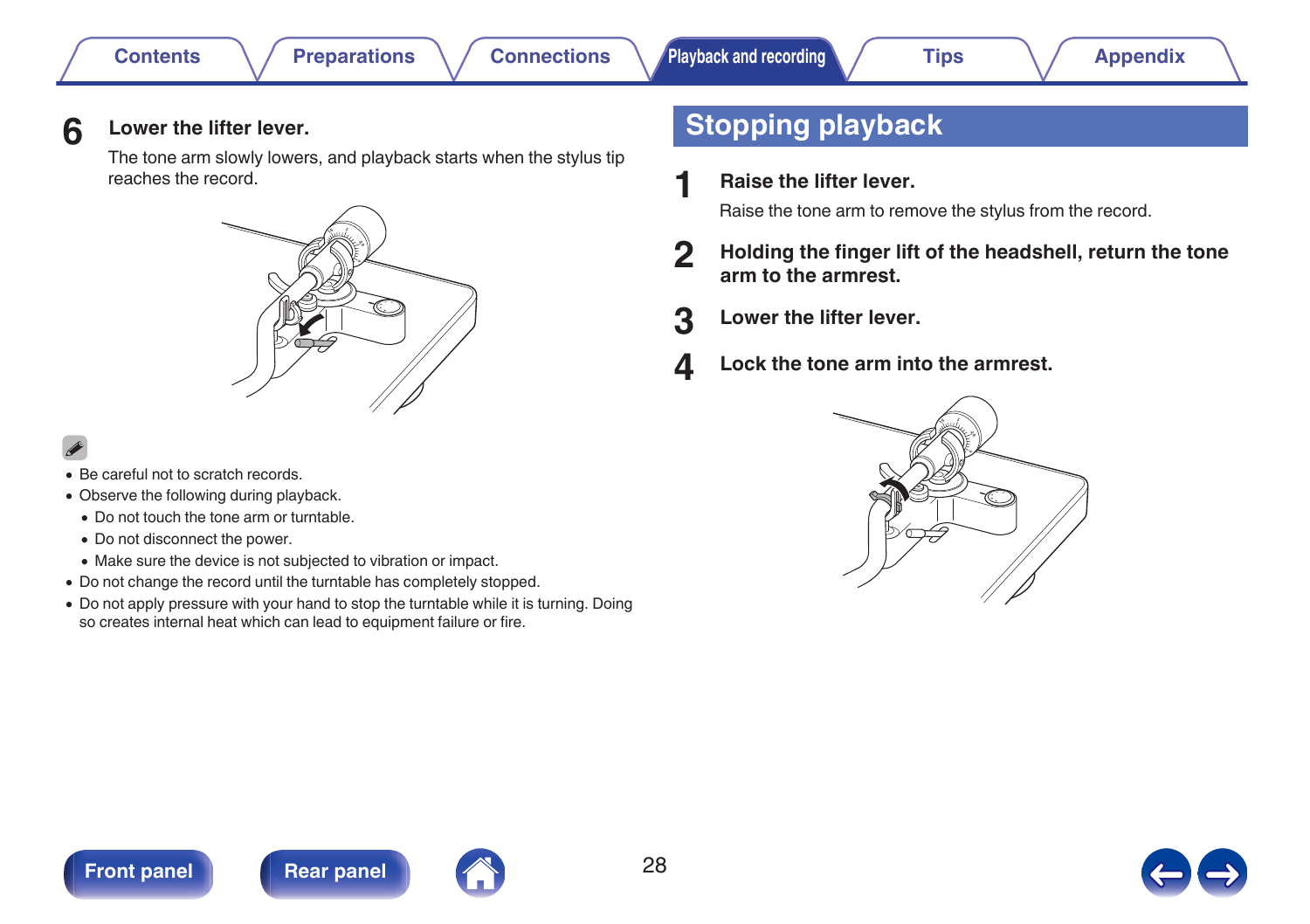### <span id="page-28-0"></span>**5 Turn the power/rpm switch knob to OFF.**

The turntable stops.

#### **NOTE**

• Flip down the stylus cover to protect the stylus in the cartridge when this unit is not in use.

## **Using the automatic stop function**

When automatic stop is on, the tone arm automatically raises after playback and then the turntable stops. This keeps the turntable from continuing to turn and cause stylus wear should you accidentally fall asleep while listening to a record, etc.

- The default setting is on.
- **1 Press AUTO STOP ON/OFF on the rear panel to turn the automatic stop function on.**

![](_page_28_Figure_15.jpeg)

• Make sure that AUTO STOP ON/OFF is pressed all the way in to make ensure that automatic stop is on.

0 The power will turn off approximately 20 minutes after the turntable stops. Use the power/rpm switch knob to restart playback.

![](_page_28_Picture_19.jpeg)

![](_page_28_Picture_20.jpeg)

![](_page_28_Picture_21.jpeg)

![](_page_28_Picture_22.jpeg)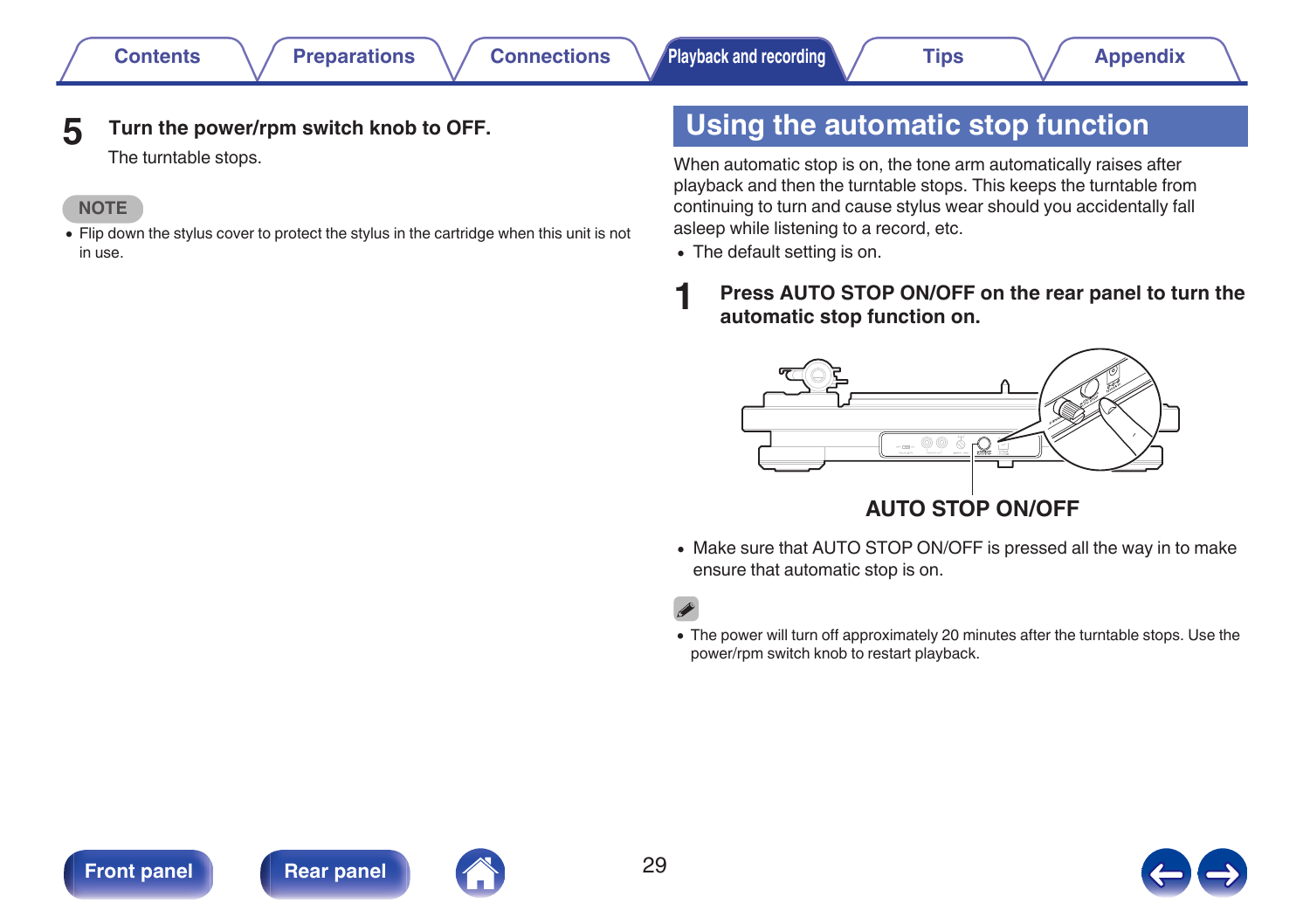![](_page_29_Picture_1.jpeg)

![](_page_29_Picture_2.jpeg)

![](_page_29_Picture_5.jpeg)

## <span id="page-29-0"></span>**Recording to a USB memory device**

![](_page_29_Figure_13.jpeg)

- Audio played back from analog sources can be converted to digital formats and saved to a USB memory device.
- This unit can record to mass storage class-compatible USB memory devices.
- 0 This unit is compatible with USB memory devices in "FAT16" or "FAT32" format.
- 0 The audio format types and specifications supported by this unit for recording are as follows.
	- 0 **MP3** (44.1 kHz/192 kbps)
	- 0 **WAV** (44.1 kHz/16 bit)

- 0 Do not connect USB devices other than flash drives to the USB port.
- USB memory devices will not work via a USB hub.
- Denon does not quarantee that all USB memory devices will operate or receive power.
- It is not possible to use this unit by connecting the unit's USB port to a PC via a USB cable.
- Write-protected USB memory devices cannot be used.
- Audio cannot be recorded to external hard drives.
- 0 Recording cannot be performed via USB cables (including extension cables).
- 0 The USB port of this unit conforms to "Universal Serial Bus Specification Rev.2.0".

**In accordance with copyright laws, recordings you have made should only be used for your personal enjoyment and may not be used in other ways without permission of the copyright holder.**

![](_page_29_Picture_30.jpeg)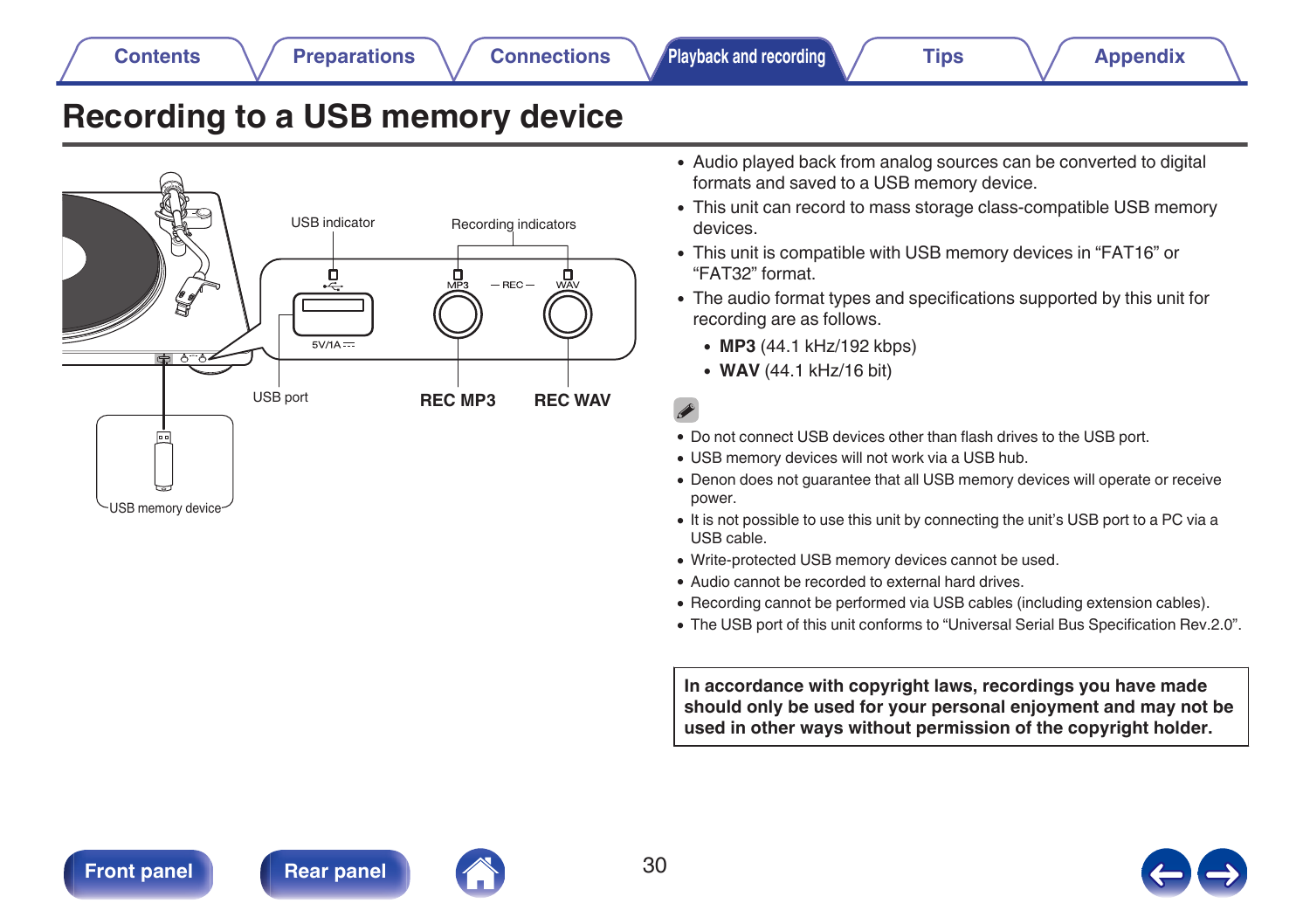## <span id="page-30-0"></span>**Recording to a USB memory device**

Prepare the record you want to record to a USB memory device in advance.

- **1 Insert the USB memory device into the USB port.** The USB indicator lights up in white.
- **2 Lower the stylus to a silent part of the record for recording.**
- **3 Before playback starts, press REC MP3 or REC WAV to set the recording format.**

The USB indicator flashes in white and recording starts.

### $\overline{a}$

- A blue light indicates that an audio file is being recorded.
- **4 Once recording is over, once again press the same button you pressed in step 3.**

The recording indicator goes out and recording stops.

- If the USB memory device has a lock switch to prevent writing, release the lock before recording.
- 0 A single file is created on the USB memory device for a single recording operation (recording start to finish).

#### **NOTE**

- 0 Do not remove the USB memory device during recording. Audio will not be recorded correctly if the USB memory device is removed during recording. Stop recording before removing the USB memory device.
- 0 Recording stops and the indicator turns off if the USB memory device runs out of free space during recording.
- 0 Recording does not stop automatically when record playback ends. Press REC MP3 or REC WAV to stop recording.
- The volume level on audio recorded to USB memory device cannot be adjusted. Instead, adjust the volume on the playback device before playback starts.
- Note that Denon will accept no responsibility whatsoever for any problems arising with the data on a USB memory device when using this unit in conjunction with the USB memory device.

![](_page_30_Picture_25.jpeg)

![](_page_30_Picture_27.jpeg)

![](_page_30_Picture_28.jpeg)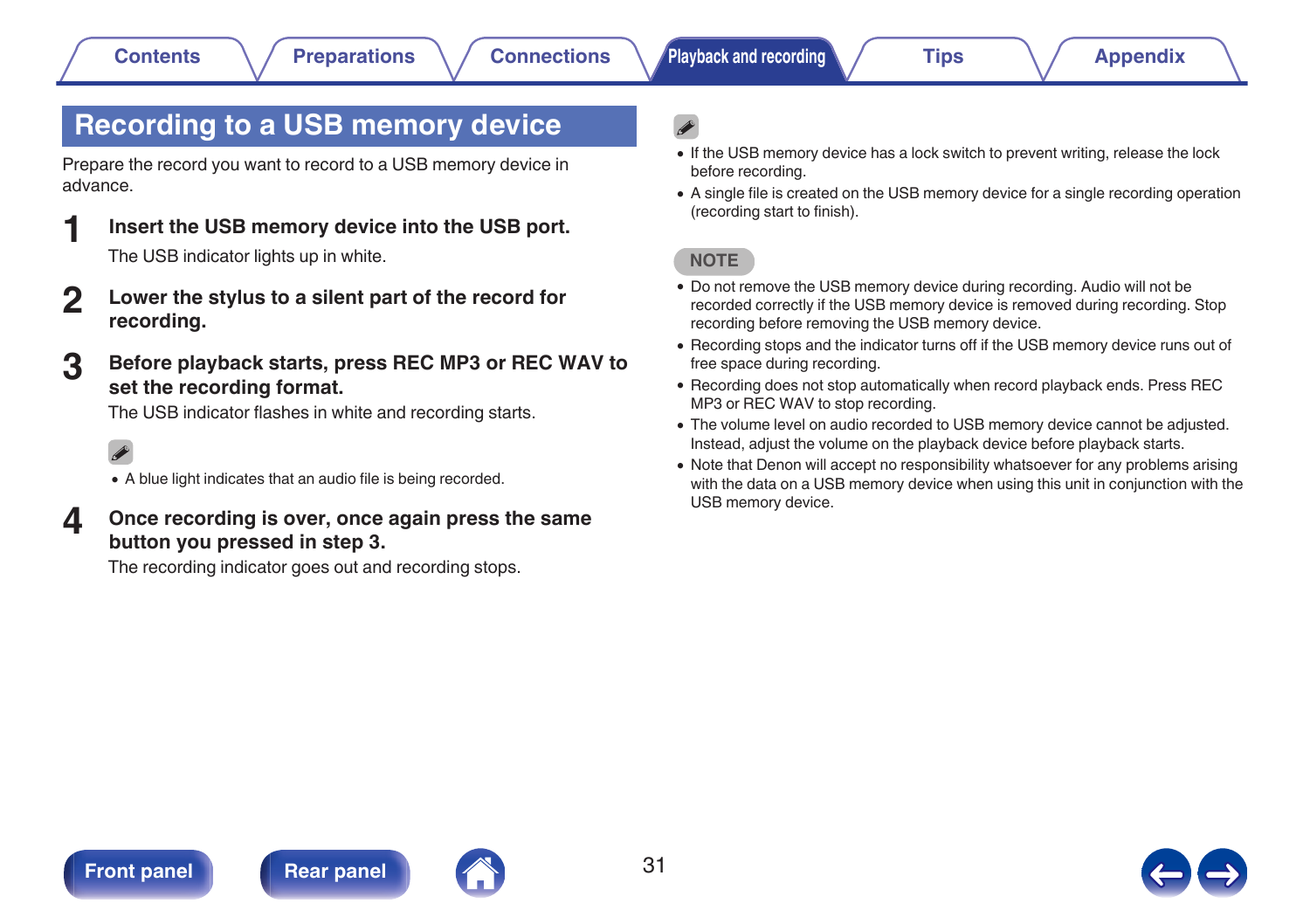![](_page_31_Picture_1.jpeg)

![](_page_31_Picture_2.jpeg)

## <span id="page-31-0"></span>**Installing the "MusiCut for DENON" digital file editing software**

You can install "MusiCut for DENON" of the digital file editing software on your computer from our website. Using "MusiCut for DENON", digital files saved to a USB memory device can be split up, song information acquired and file names edited (MP3 only).

- 0 **MusiCut is the trademark of TrackSafe,Inc.**
- 0 **Microsoft, Windows 8, Windows 8.1 and Windows 10 are either registered trademarks or trademarks of Microsoft Corporation in the United States and/or other countries.**

**■ Recommended devices and system requirements for using "MusiCut for DENON"**

**OS**

• Windows 8, Windows 8.1 or Windows 10

**HDD**

• HDD with 50 MB or more free space

#### **USB**

• USB 2.0: USB High speed

### ■ Installing "MusiCut for DENON"

- **1 Download "MusiCut for DENON" to your computer from "Downloads" on the DP-450USB page on our website.**
- **2 Unzip the downloaded file, and double-click the exe file.**

The installation setup screen is displayed.

**3 Follow the instructions on the setup screen to install.**

### **Editing with "MusiCut for DENON"**

See "Help" in "MusiCut for DENON" for editing operations.

![](_page_31_Picture_25.jpeg)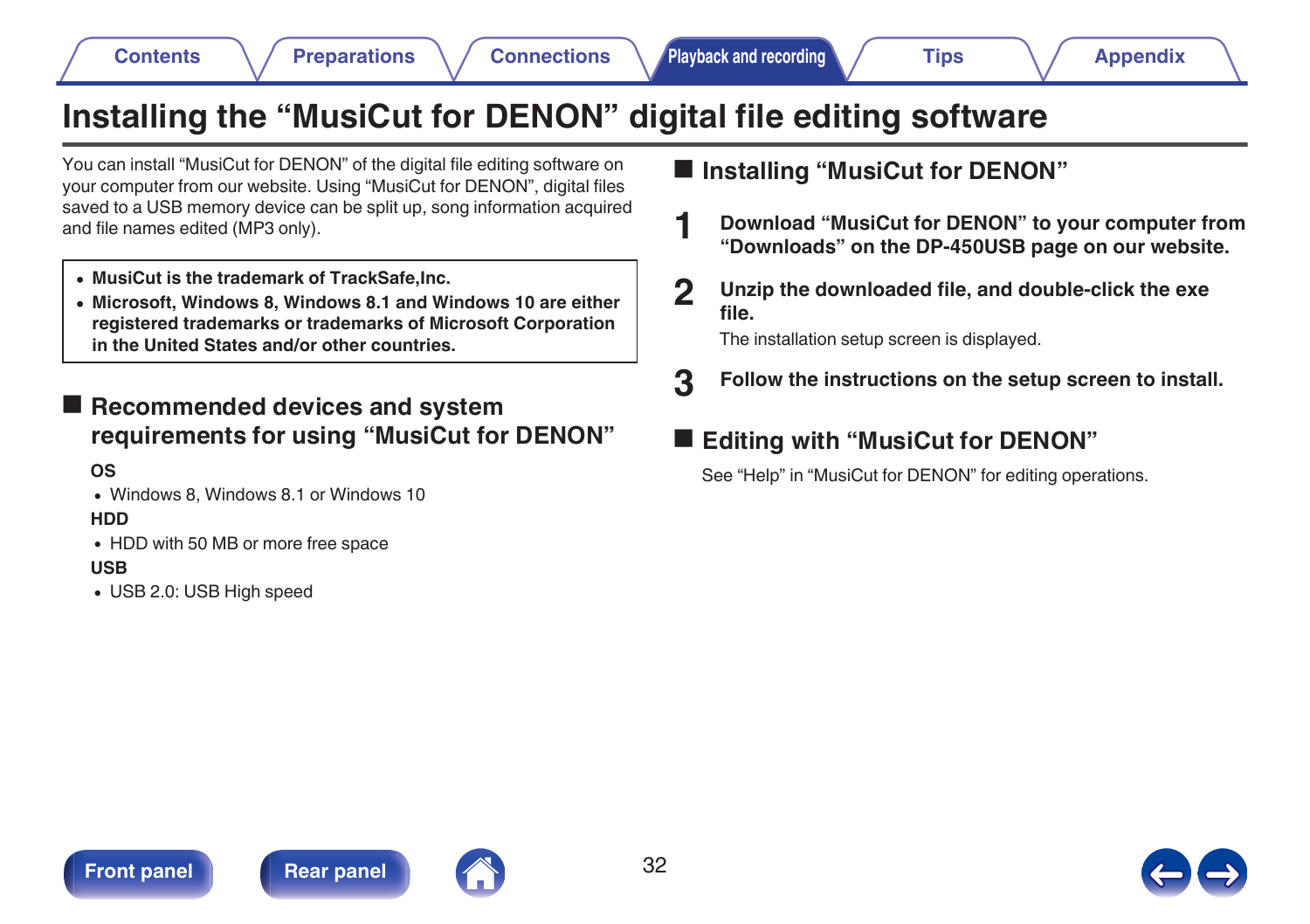|  |  |  | ontents |
|--|--|--|---------|

## <span id="page-32-0"></span>**Contents**

## $\blacksquare$  Troubleshooting

| Power does not turn on/Power is turned off           |    |
|------------------------------------------------------|----|
| The turntable does not spin                          | 35 |
| No sound comes out                                   | 36 |
| Audio skips, scratches or is distorted               | 36 |
| Howling is produced                                  | 37 |
| The tone arm stops moving halfway                    | 37 |
| Audio cannot be recorded to the USB memory device    | 38 |
| Cannot install "MusiCut for DENON" onto the computer | 38 |

![](_page_32_Picture_9.jpeg)

![](_page_32_Picture_11.jpeg)

![](_page_32_Picture_13.jpeg)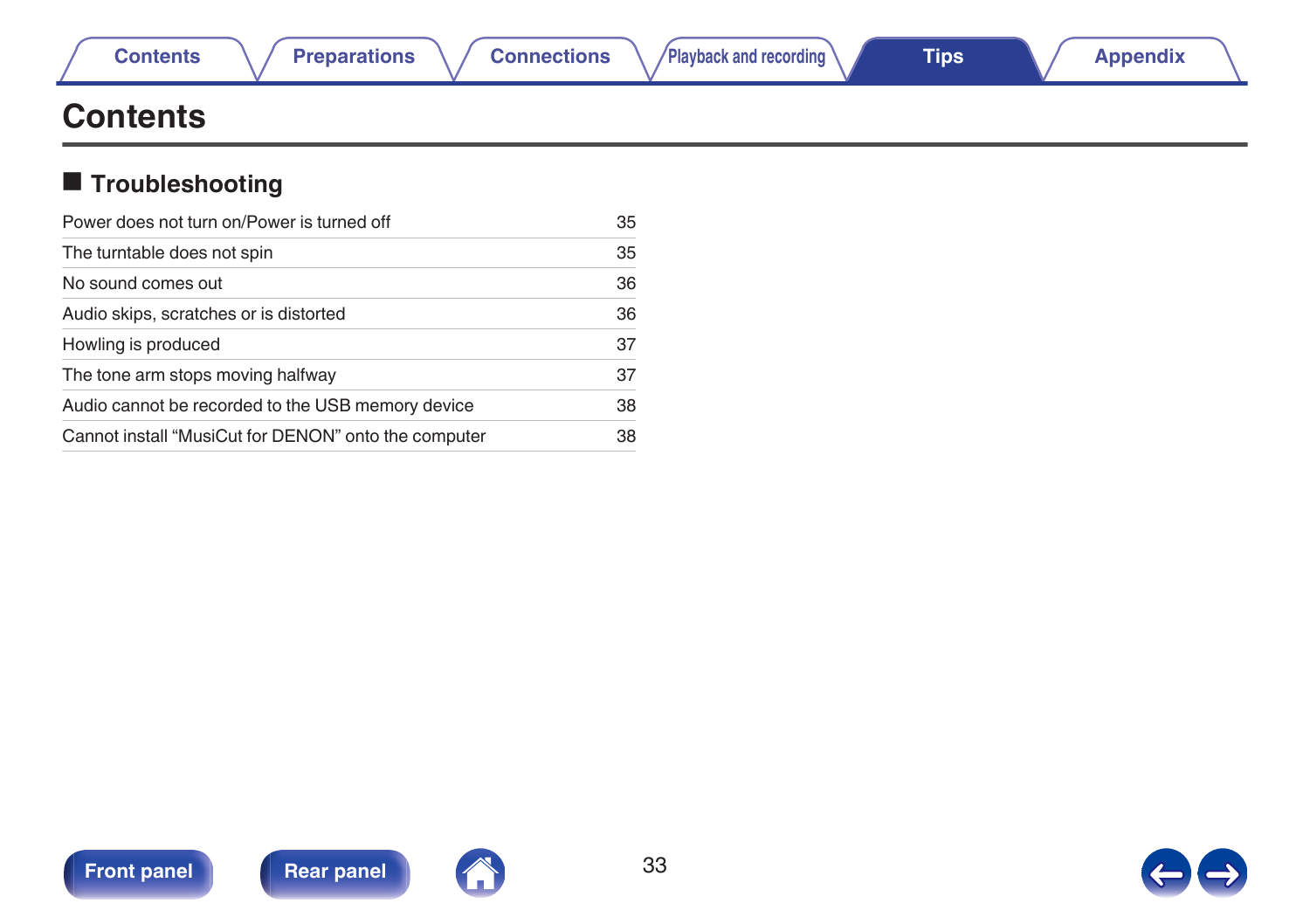## <span id="page-33-0"></span>**Troubleshooting**

If a problem should arise, first check the following:

- **1.** Are the connections correct?
- **2.** Is the set being operated as described in the owner's manual?
- **3.** Are the other devices operating properly?

If this unit does not operate properly, check the corresponding symptoms in this section.

If the symptoms do not match any of those described here, consult your dealer as it could be due to a fault in this unit. In this case, disconnect the power immediately and contact the store where you purchased this unit.

![](_page_33_Picture_13.jpeg)

![](_page_33_Picture_15.jpeg)

![](_page_33_Picture_17.jpeg)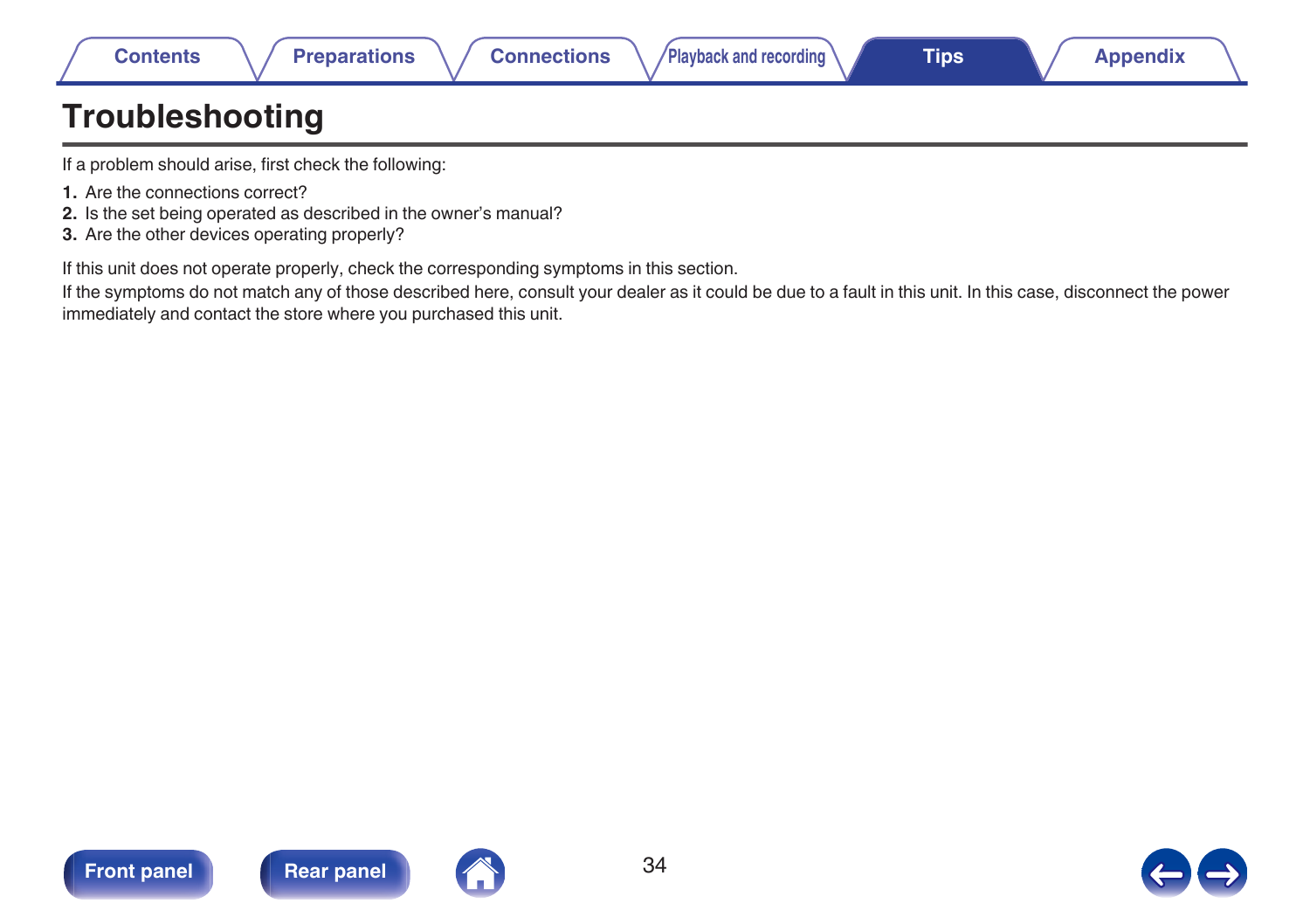## <span id="page-34-0"></span>**Power does not turn on/Power is turned off**

#### **Power is not turned on.**

- Check whether the power plug is correctly inserted into the power outlet. ( $\mathbb{Q}_F$  [p. 24\)](#page-23-0)
- The power is off. Turn the power/rpm switch knob to the appropriate setting for the record you want to play. ( $\mathbb{Z}$ ) ( $\mathbb{Z}$ ) 26)

#### **Power automatically turns off.**

• Automatic stop is on. Press the AUTO STOP ON/OFF button on the rear panel to turn the automatic stop function off. ( $\mathbb{Z}$  [p. 29\)](#page-28-0)

## **The turntable does not spin**

#### **The turntable does not spin.**

- Check whether the power plug is correctly inserted into the power outlet. ( $\mathbb{Z}$  [p. 24\)](#page-23-0)
- Make sure that the belt is hooked on both the turntable and roller correctly. Follow the following steps if the belt has come off.
- **1.** Take the turntable off the main unit and turn it over.
- **2.** Hook the belt around the outside edge of the circular part on the bottom of the turntable.
- **3.** Turn the turntable right-side up and pass the ribbon from the square hole between the turntable and the belt.
- **4.** Set up the turntable as shown in ["Mounting the turntable" \(](#page-12-0) $\mathbb{Q}$  p. 13).

![](_page_34_Picture_21.jpeg)

![](_page_34_Picture_23.jpeg)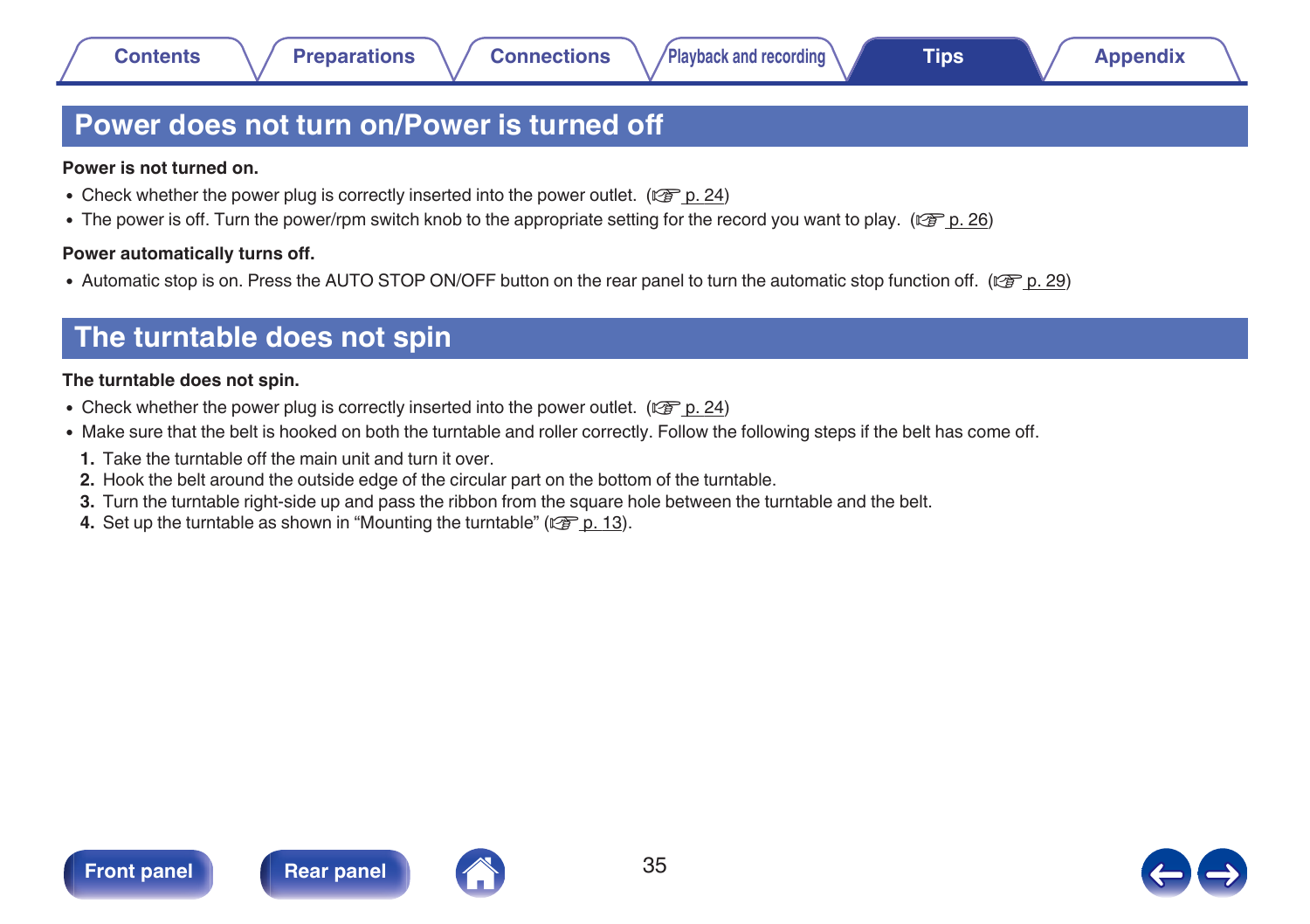## <span id="page-35-0"></span>**No sound comes out**

#### **No sound is produced. Or sound is distorted.**

- Check the connections for all devices.  $(\sqrt[p]{p})$  [p. 20\)](#page-19-0)
- Insert connection cables all the way in.
- Check that input connectors and output connectors are not reversely connected.
- Check cables for damage.
- Check the amplifier's functions and controls and adjust as necessary.
- Make sure the stylus is correctly attached. ( $\mathbb{C}$  [p. 39\)](#page-38-0)
- 0 If connecting an amplifier, mini component system, etc. with no built-in phono equalizer to this unit, set the EQUALIZER ON/OFF switch of this unit to "ON".  $(CF)$  [p. 21\)](#page-20-0)

## **Audio skips, scratches or is distorted**

#### **Audio skips, scratches or is distorted.**

- The correct stylus pressure is not applied. Adjust to the correct pressure. ( $\mathbb{Q}^{\sim}$  [p. 17\)](#page-16-0)
- Make sure there are no scratches on the record.
- Make sure the record is not warped.
- Make sure there is no dirt or dust on the stylus or the record.
- Make sure the stylus has not been worn down. Replace the stylus if necessary. ( $\mathbb{Z}$  ( $\mathbb{Z}$  [p. 39\)](#page-38-0)

![](_page_35_Picture_23.jpeg)

![](_page_35_Picture_25.jpeg)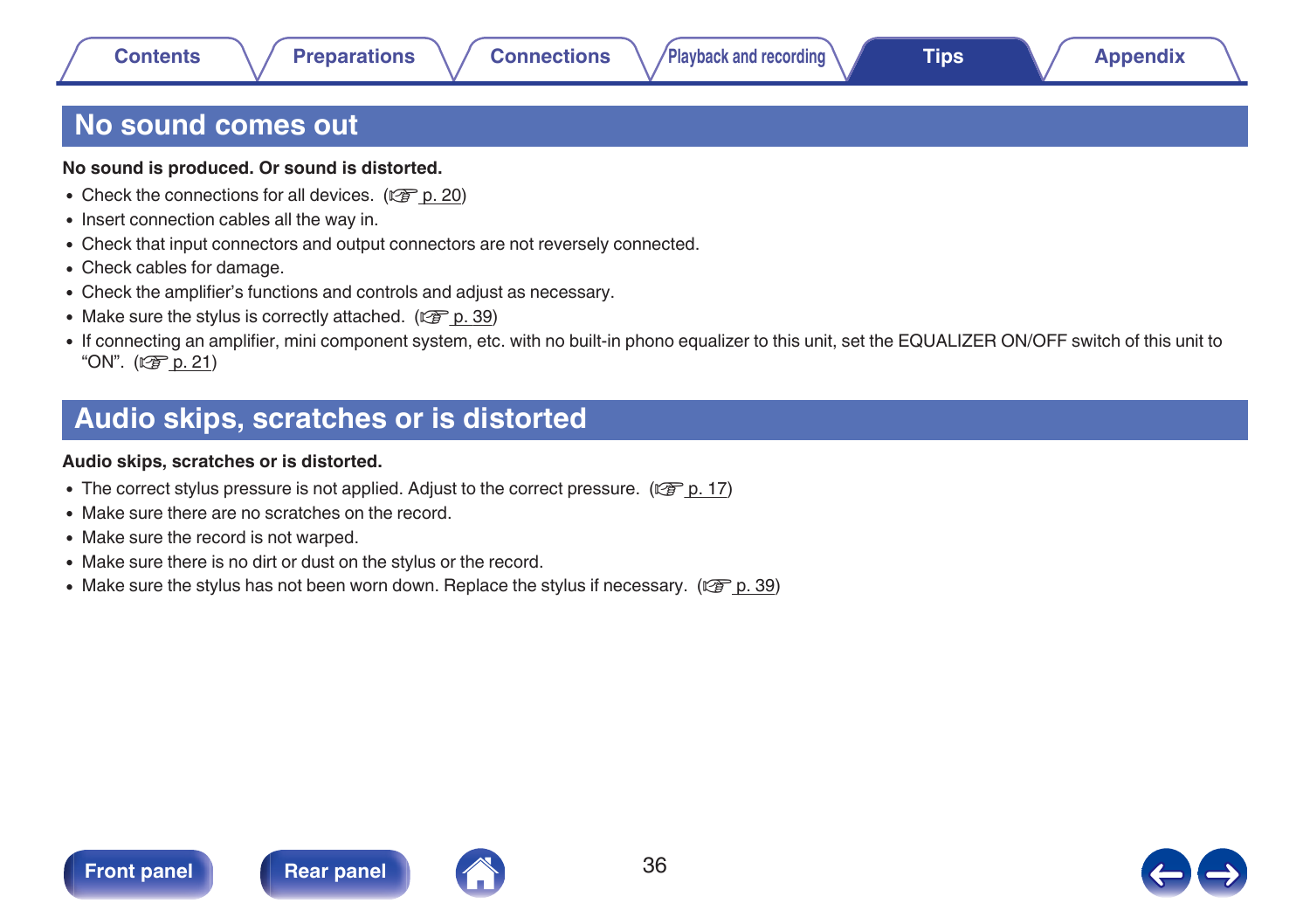## <span id="page-36-0"></span>**Howling is produced**

**Howling is produced.**

- This unit and speaker are too close together. Move the speaker away from this unit.
- 0 This unit is in an unstable position. Install in a stable, level location.
- Playback volume is too loud. Adjust the volume of the connected amplifier to the appropriate level.

## **The tone arm stops moving halfway**

#### **The tone arm not tracking during playback.**

- Make sure there are no scratches on the record.
- Make sure nothing is obstructing the tone arm.

![](_page_36_Picture_16.jpeg)

![](_page_36_Picture_18.jpeg)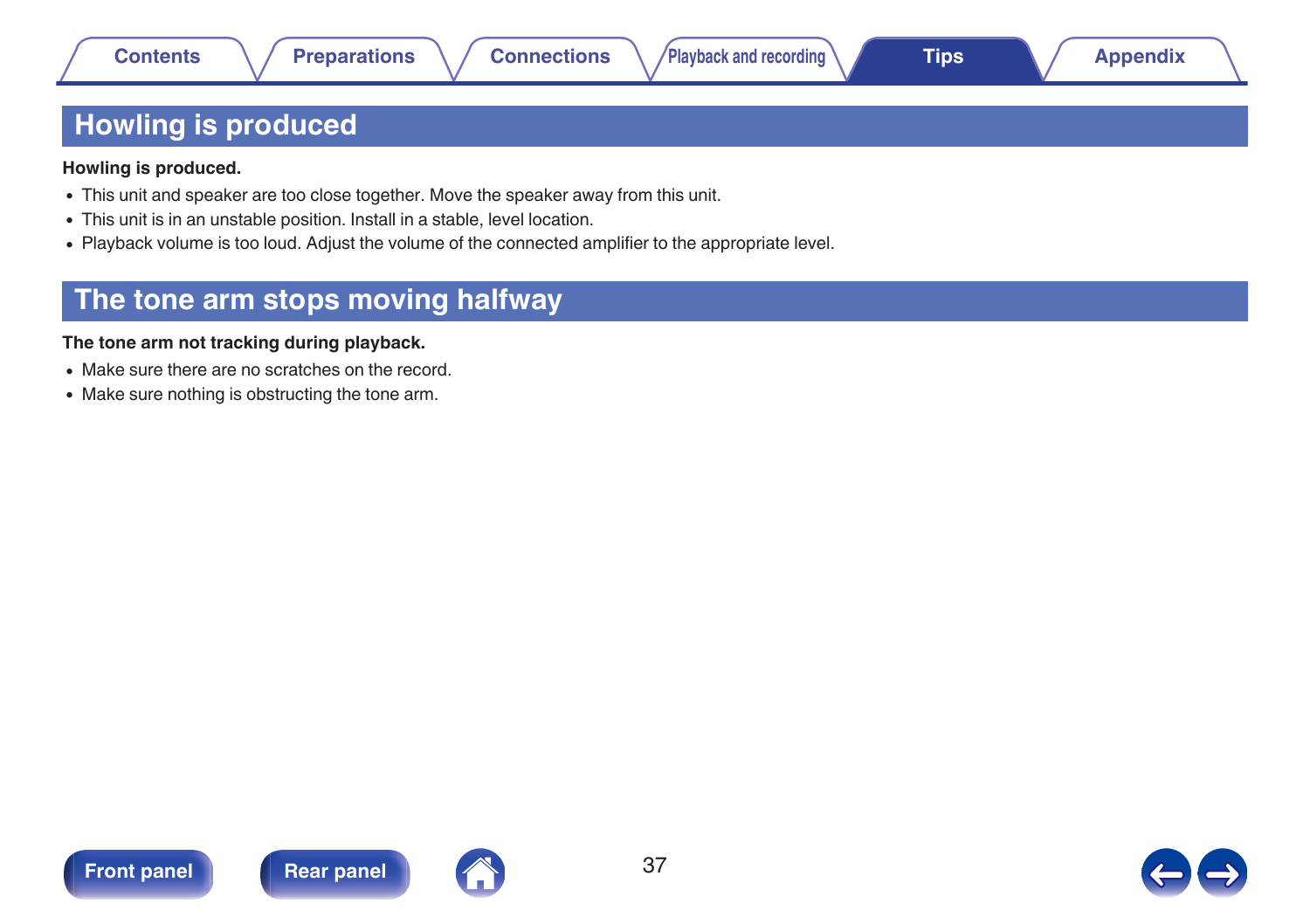## <span id="page-37-0"></span>**Audio cannot be recorded to the USB memory device**

#### **USB memory device is not recognized.**

- Disconnect and reconnect the USB memory device. ( $\mathbb{Q}$  [p. 30\)](#page-29-0)
- This unit does not support a connection through a USB hub. Connect the USB memory device directly to the USB port.
- Not all USB memory devices are guaranteed to work. Some USB memory devices are not recognized.
- Make sure there is free space on the USB memory device.

#### **Audio is not recorded to the USB memory device.**

- Disconnect and reconnect the USB memory device.
- Make sure there is free space on the USB memory device.
- Audio will not be recorded correctly if the USB memory device is removed during recording. Press the REC MP3 or REC WAV button to stop recording before removing the USB memory device. ( $\mathbb{C}$  [p. 31\)](#page-30-0)
- The USB memory device is incompatible with this device.

#### **Cannot format the USB memory device.**

• This unit cannot format USB memory devices. Format USB memory devices on your computer.

## **Cannot install "MusiCut for DENON" onto the computer**

### **Cannot install "MusiCut for DENON" onto the computer.**

- 0 Make sure your computer is connected to the internet.
- Make sure your computer has the correct system requirements for "MusiCut for DENON". ( $\mathbb{Z}$  ( $\mathbb{Z}$  [p. 32\)](#page-31-0)

![](_page_37_Picture_24.jpeg)

![](_page_37_Picture_25.jpeg)

![](_page_37_Picture_26.jpeg)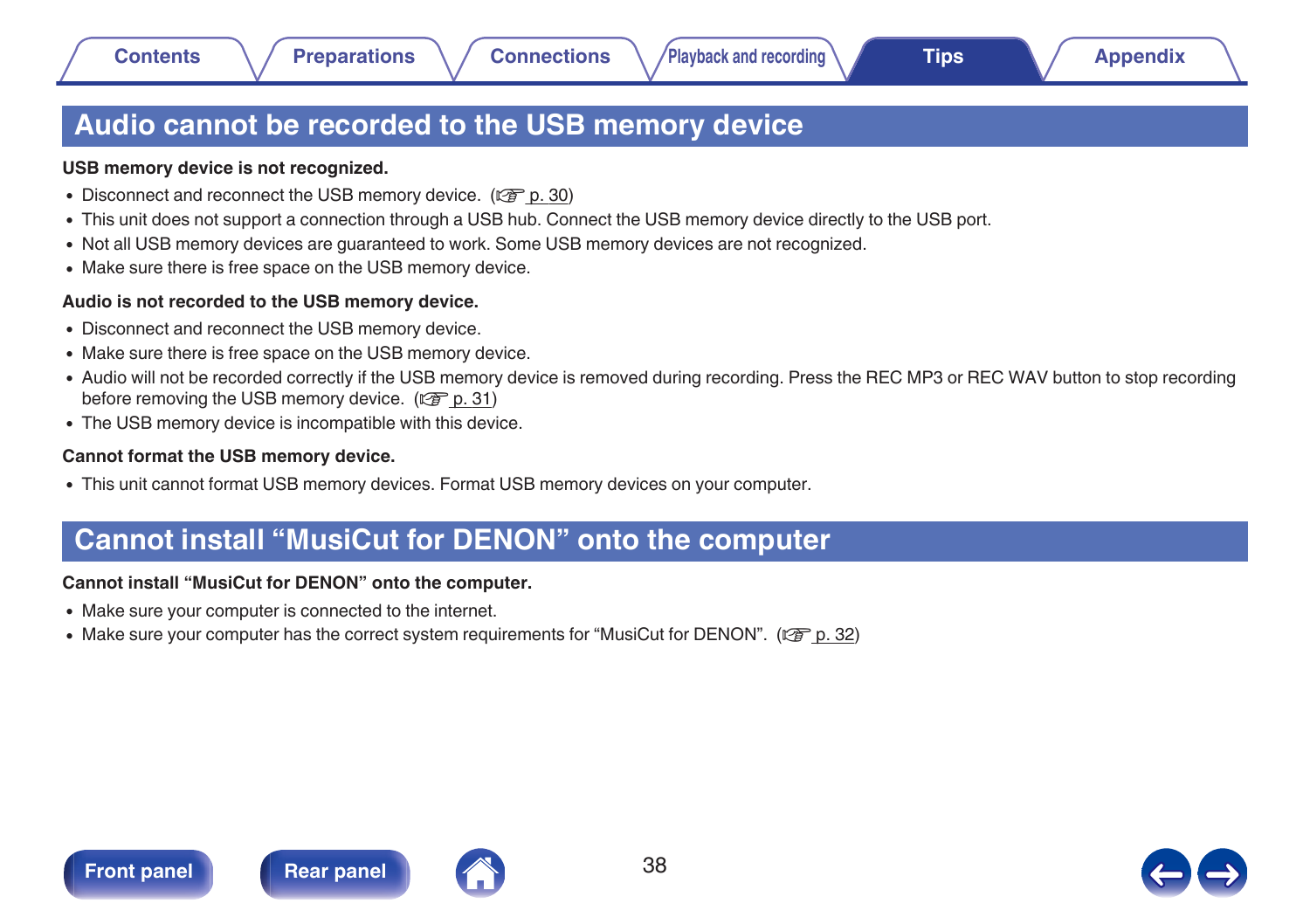## <span id="page-38-0"></span>**Replacing the stylus**

The supplied stylus is good for approximately 400 hours of playback. Replace the stylus in a timely fashion to prevent damage to your record collection. When replacing the stylus, make sure to request the DSN-85 for dedicated use with this unit at either the location where you purchased this unit or a local repair shop.

## **Removing the stylus**

Holding the cartridge in one hand, use your other hand to hold the stylus and pull it down in the direction of arrow ①, then pull the stylus in the direction of arrow ② to remove it.

## $^{\textcircled{\scriptsize{1}}}$  $^\mathrm{\odot}$ **Cartridge**

## o **Attaching a stylus**

Holding the cartridge in one hand, use your other hand to hold the stylus and insert the hooked part of the stylus into the long hole in the cartridge in the direction of arrow ①, then push it up in the direction of arrow ② until it clicks in place.

![](_page_38_Figure_13.jpeg)

![](_page_38_Picture_15.jpeg)

![](_page_38_Picture_17.jpeg)

- 0 Make sure this unit and any connected amplifiers are off before replacing the stylus.
- Be very careful when handling the delicate stylus tip. Remove dirt or dust from the stylus tip with a soft brush, etc.
- 0 Replacing the stylus is easier when the headshell is removed from the tone arm.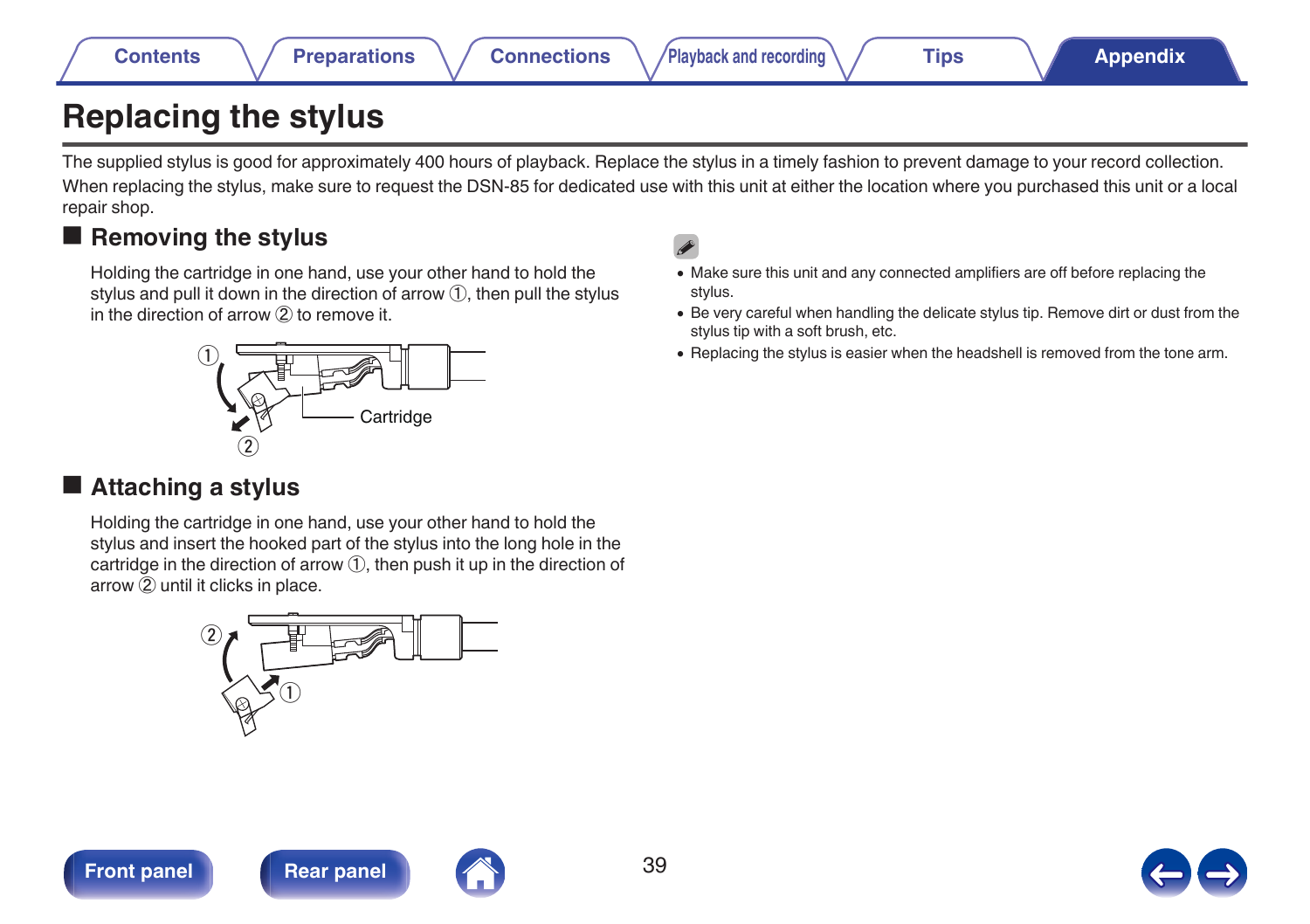<span id="page-39-0"></span>

|  | <b>Contents</b> |  |
|--|-----------------|--|

## **Specifications**

### **Turntable section**

| Drive type:                     | Belt drive                            |
|---------------------------------|---------------------------------------|
| Motor:                          | DC servo motor                        |
| <b>RPM</b> speeds:              | 33 1/3, 45, 78 RPM                    |
| Wow & flutter:                  | 0.1% WRMS                             |
| S/N ratio:                      | $62$ dB                               |
| $\blacksquare$ Tone arm section |                                       |
| Tone arm:                       | Static balanced type                  |
| Tone arm effective length:      | 220 mm                                |
| Overhang:                       | $16 \text{ mm}$                       |
| Stylus pressure range:          | $0 - 4.0$ g (0 – 39.2 mN)             |
|                                 | 1 gradation is $0.1$ g $(0.98$ mN)    |
| Compatible cartridge weight:    | $5.0 - 13.0$ g (59.2 mN $- 127.5$ mN) |

![](_page_39_Picture_10.jpeg)

![](_page_39_Picture_12.jpeg)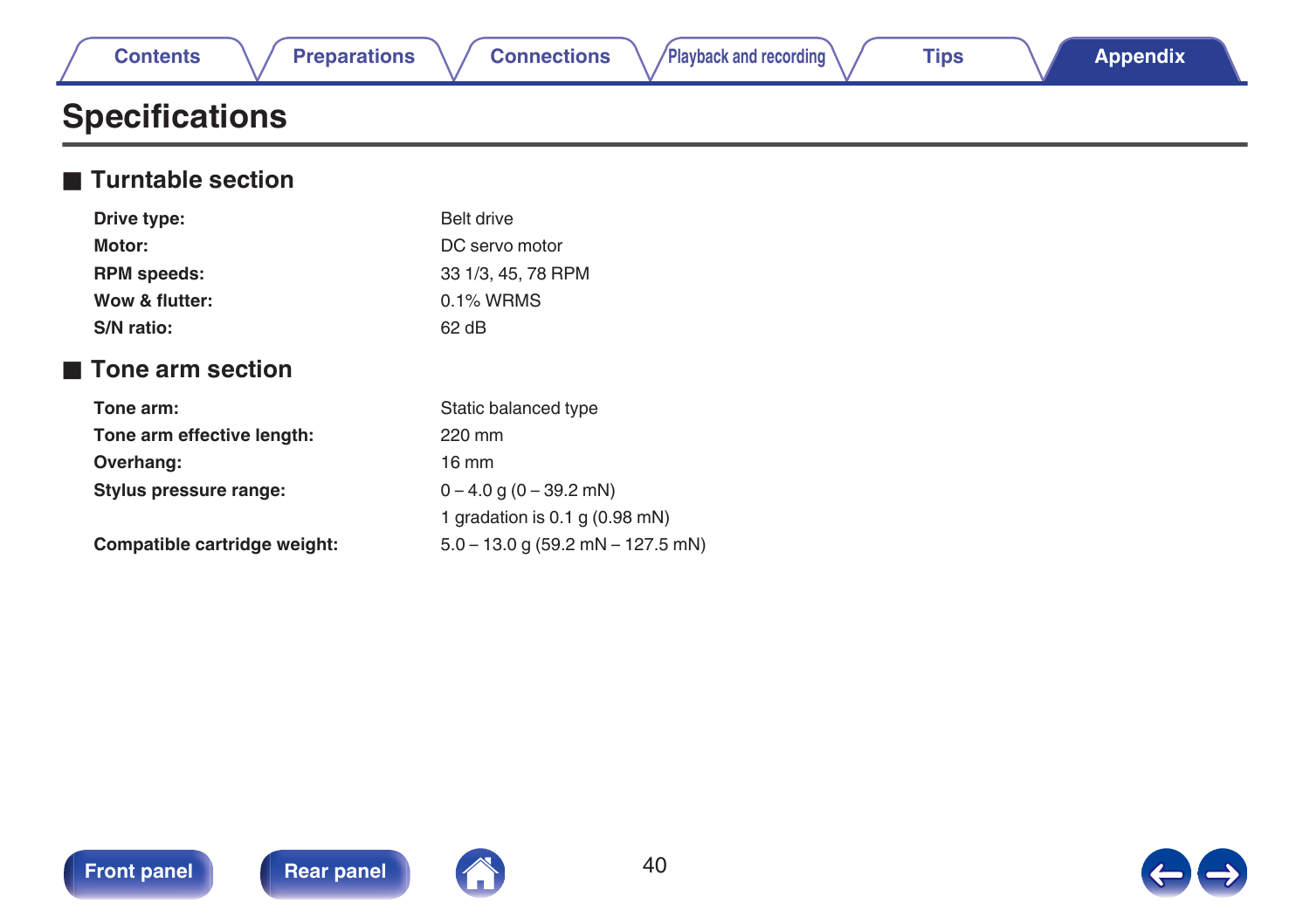| <b>Preparations</b><br><b>Contents</b>    | <b>Connections</b><br>Playback and recording<br><b>Tips</b><br><b>Appendix</b>                      |
|-------------------------------------------|-----------------------------------------------------------------------------------------------------|
| ■ Cartridge section                       |                                                                                                     |
| Cartridge:                                | MM type                                                                                             |
| Output voltage:                           | Equalizer off: 2.5 mV                                                                               |
|                                           | Equalizer on: 150 mV                                                                                |
| Optimum stylus pressure:                  | 2.0 g(19.6 mN)                                                                                      |
| Replacement stylus product number:        | <b>DSN-85</b>                                                                                       |
| ■ USB section                             |                                                                                                     |
| <b>USB port:</b>                          | USB recording, type A USB port, version 2.0                                                         |
| ■ General                                 |                                                                                                     |
| Power supply:                             | AC 100 - 230 V, 50/60 Hz                                                                            |
| <b>Power consumption:</b>                 | 10W                                                                                                 |
| Power consumption in standby mode:        | 0.5 W or less $*$                                                                                   |
| * When automatic stop function is enabled |                                                                                                     |
|                                           | For the purpose of improvement, the specifications and design are subject to change without notice. |

![](_page_40_Picture_2.jpeg)

![](_page_40_Picture_4.jpeg)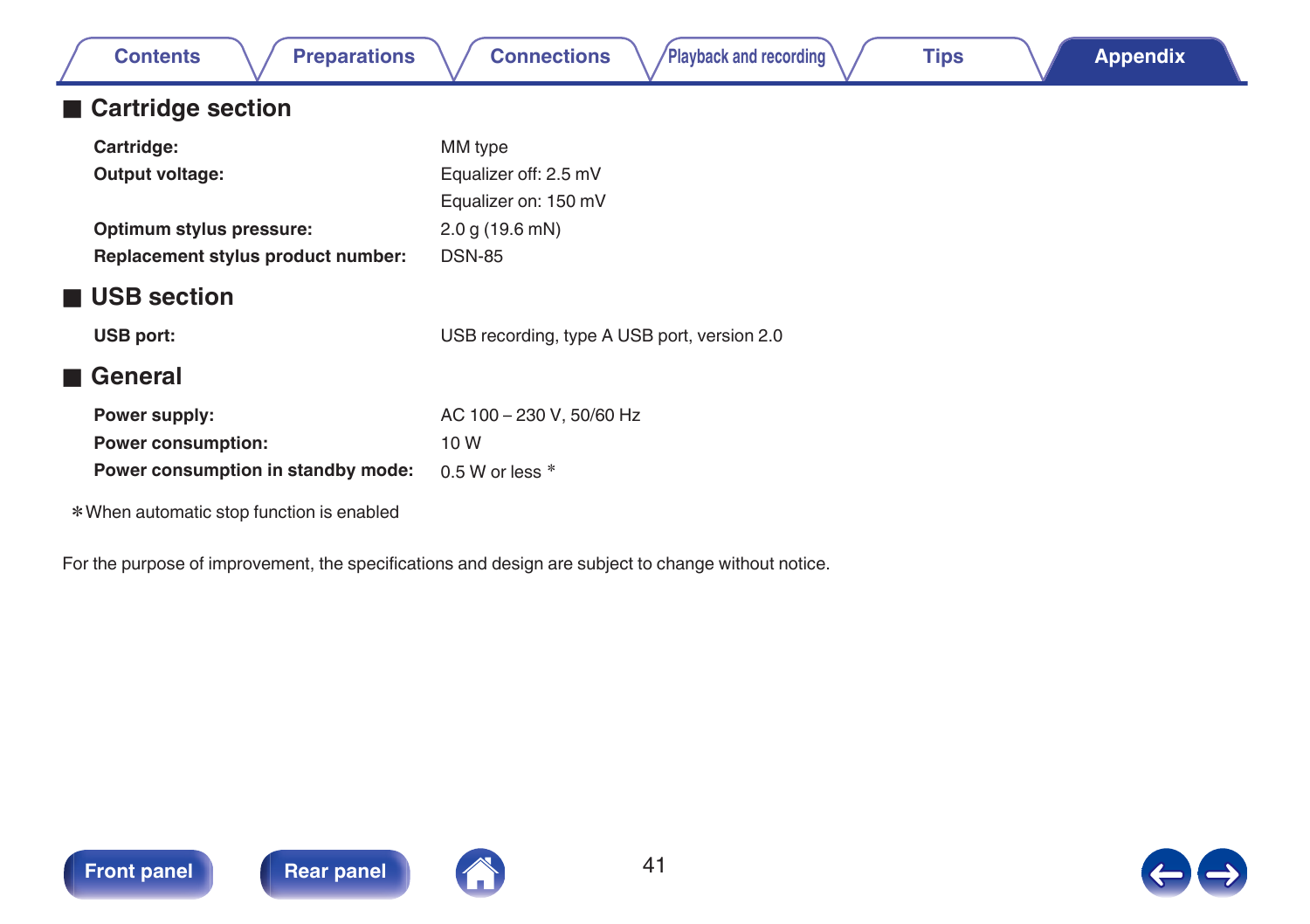![](_page_41_Picture_0.jpeg)

## ■ Dimensions (Unit : mm)

![](_page_41_Figure_7.jpeg)

![](_page_41_Figure_8.jpeg)

![](_page_41_Figure_9.jpeg)

![](_page_41_Picture_10.jpeg)

![](_page_41_Picture_13.jpeg)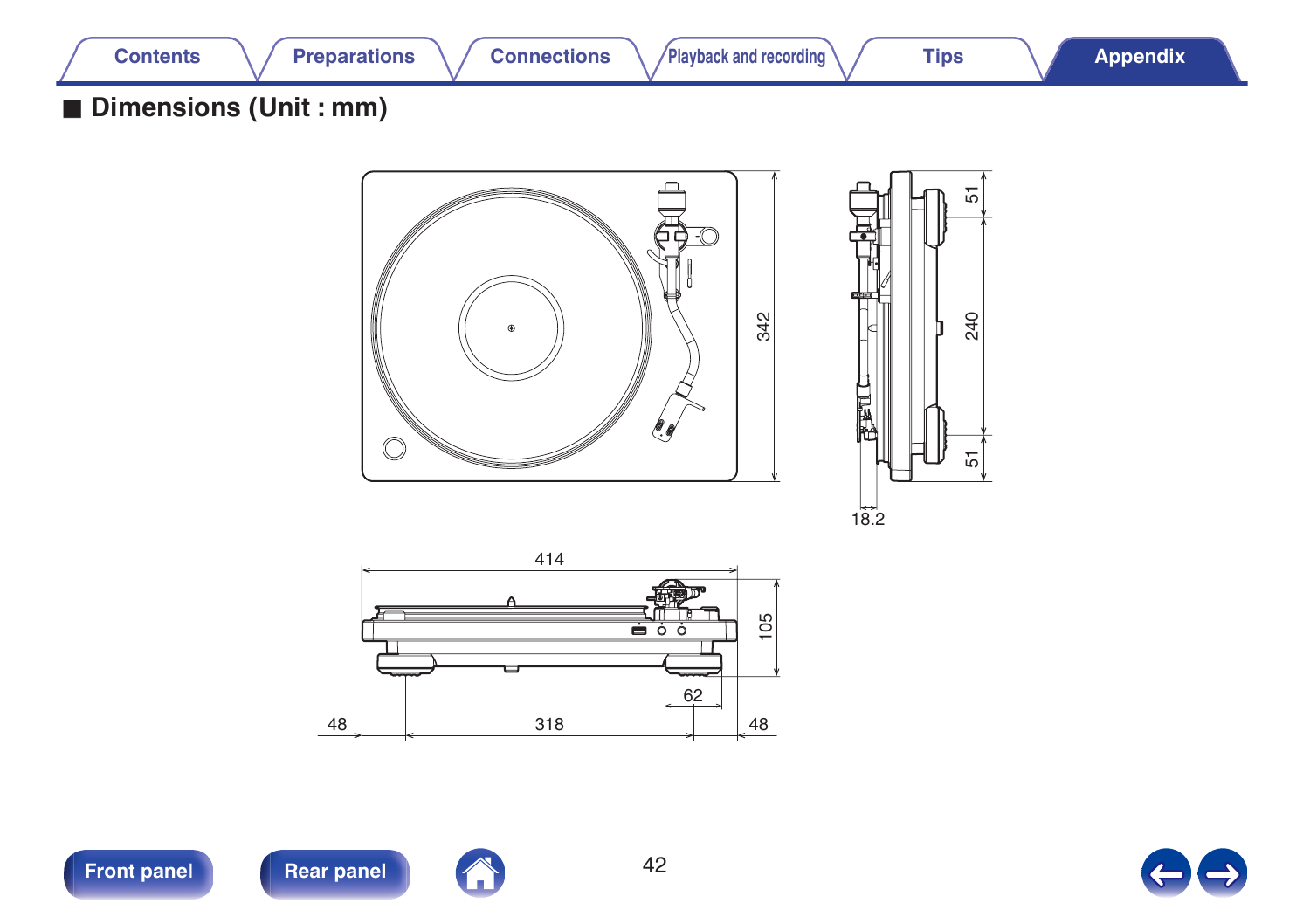![](_page_42_Figure_0.jpeg)

■ Weight: 5.6kg (including the dust cover)

![](_page_42_Picture_2.jpeg)